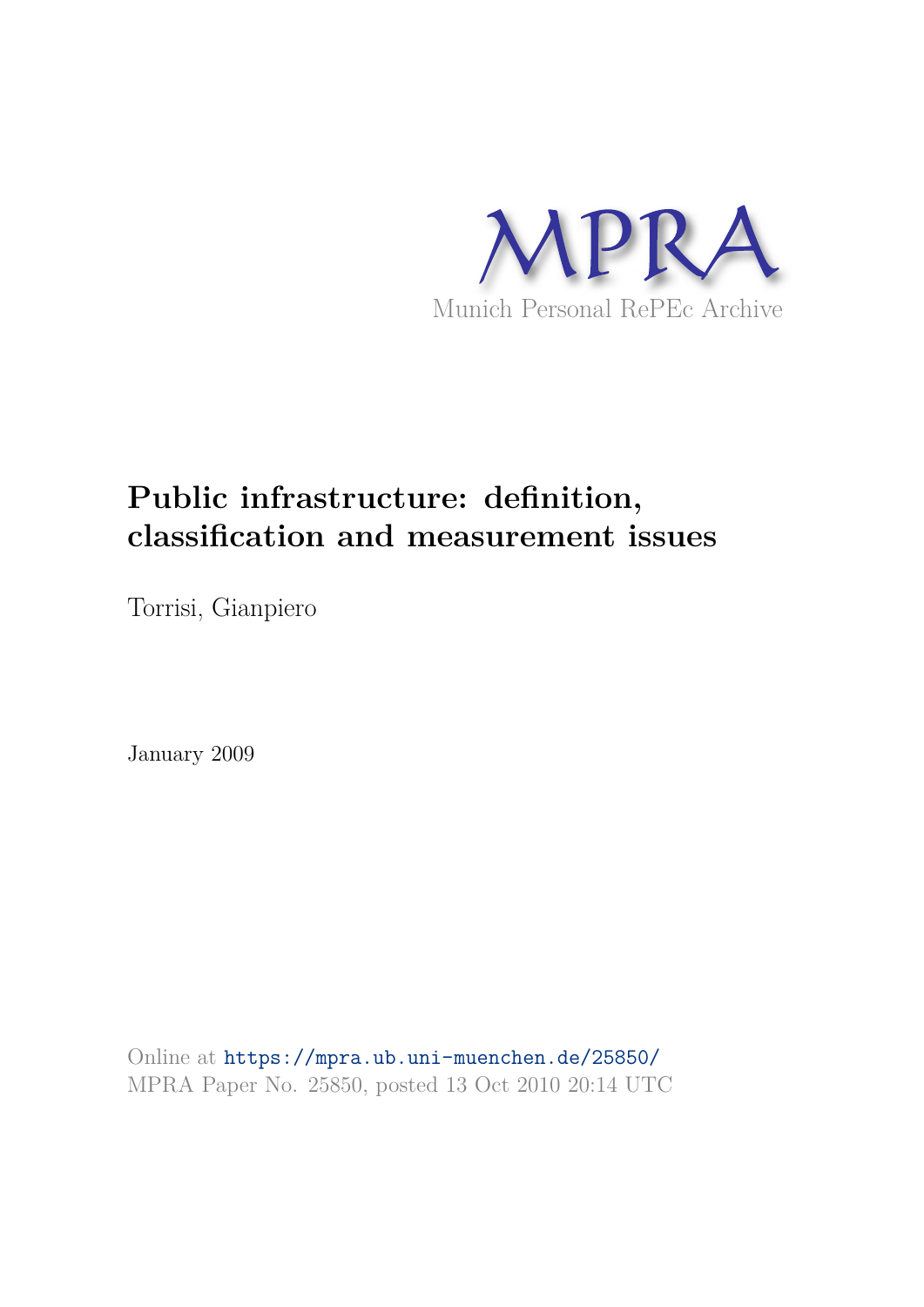# *Public infrastructure: definition, classification and measurement issues*

Gianpiero Torrisi

*University of Catania, Faculty of Economics, DEMQ*.

Via Mulino a Vento, 10 - 95039 Trecastagni (CT) - ITALY.

Telephone: +390957807229 (home); +393404076433 (mobile);

e-mail: giatorri@unict.it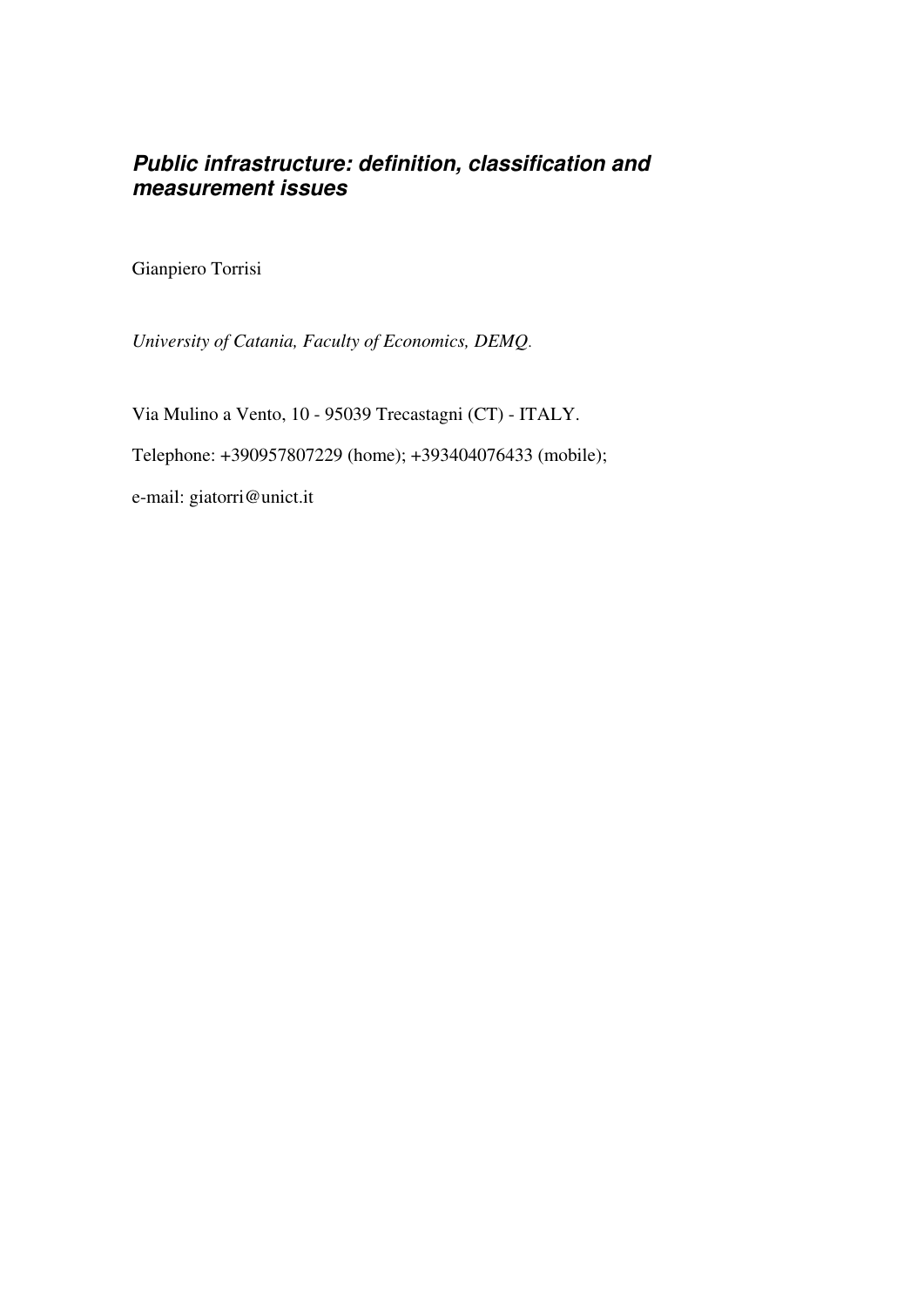# *Public infrastructure: definition, classification and measurement issues*

## **Abstract**

Beginning from the end of the 1980s many studies analysing the relation between infrastructures endowment and economic development have been realised. A general consensus is achieved around the idea that basic infrastructure facilities are important features related to economic performance, although both magnitude and causality direction are debated.

A peculiar feature of these studies is that, across them, different empirical and theoretical entities are referred to infrastructure.

Although the vast body of literature on infrastructures economic impact have been largely reviewed less attention have been paid to the term infrastructure *per se.*

This article, aiming to provide a helpful instrument to critically interpret the existing literature, zooms in on infrastructure definition and then reviews different categories of infrastructures utilised in literature, namely: personal, institutional, material, immaterial, economic, social, core and not-core, basic and complementary, network, nucleus, and territory infrastructures.

The final part deals with problems related to infrastructures measurement describing some financial-based measures and physical-based measures highlighting that both measures - due to economic and strictly computational problems - present pitfalls so that, in turn, both types of measures have critical aspects to be considered when interpreting results concerning infrastructures.

*Keywords: infrastructure; public expenditure.* 

*JEL Classification: H54*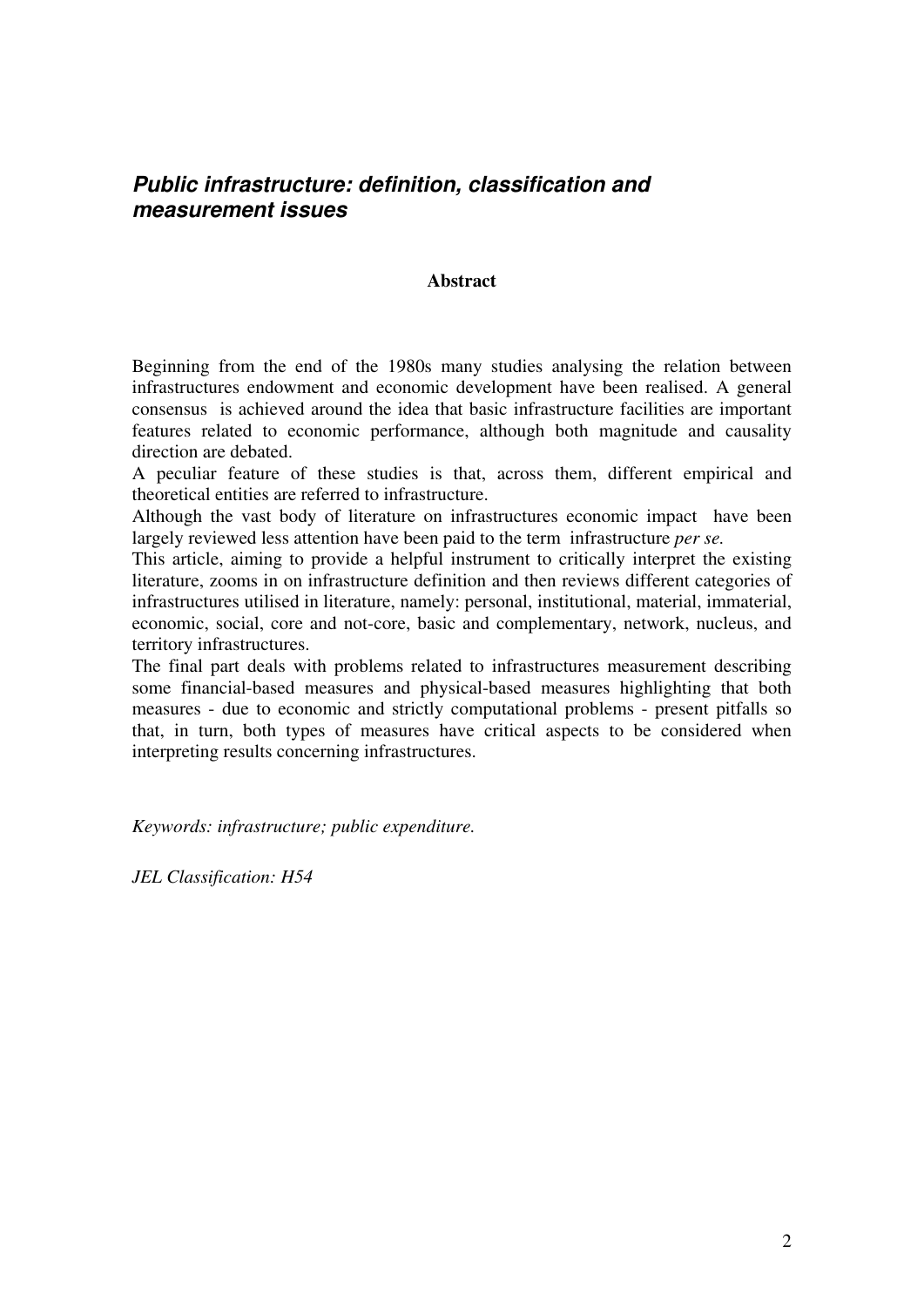# *Public infrastructure: definition, classification and measurement issues.*

Abstract. - Beginning from the end of the 1980s many studies analysing the relation between infrastructures endowment and economic development have been realised. A general consensus is achieved around the idea that basic infrastructure facilities are important features related to economic performance, although both magnitude and causality direction are debated.

A peculiar feature of these studies is that, across them, different empirical and theoretical entities are referred to infrastructure.

Although the vast body of literature on infrastructures economic impact have been largely reviewed less attention have been paid to the term infrastructure *per se.*

 This article, aiming to provide a helpful instrument to critically interpret the existing literature, zooms in on infrastructure definition and then reviews different categories of infrastructures utilised in literature, namely: personal, institutional, material, immaterial, economic, social, core and not-core, basic and complementary, network, nucleus, and territory infrastructures.

The final part deals with problems related to infrastructures measurement describing some financial-based measures and physical-based measures highlighting that both measures - due to economic and strictly computational problems - present pitfalls so that, in turn, both types of measures have critical aspects to be considered when interpreting results concerning infrastructures.

*Keywords: infrastructure; public expenditure.* 

*JEL Classification: H54*

## **1 Introduction**

.

Moving essentially from Barro (1988) and Aschauer (1989) many studies analysing the relationship between infrastructures and the economic development have been realised.

On this field there is a broad spectrum of theoretical viewpoints some of them diametrically opposed to one another. A general consensus is achieved around the idea that basic infrastructure facilities are important features *related to* economic performance. Apart from this main idea opinions differs greatly: both magnitude and causality remain subjects of debate.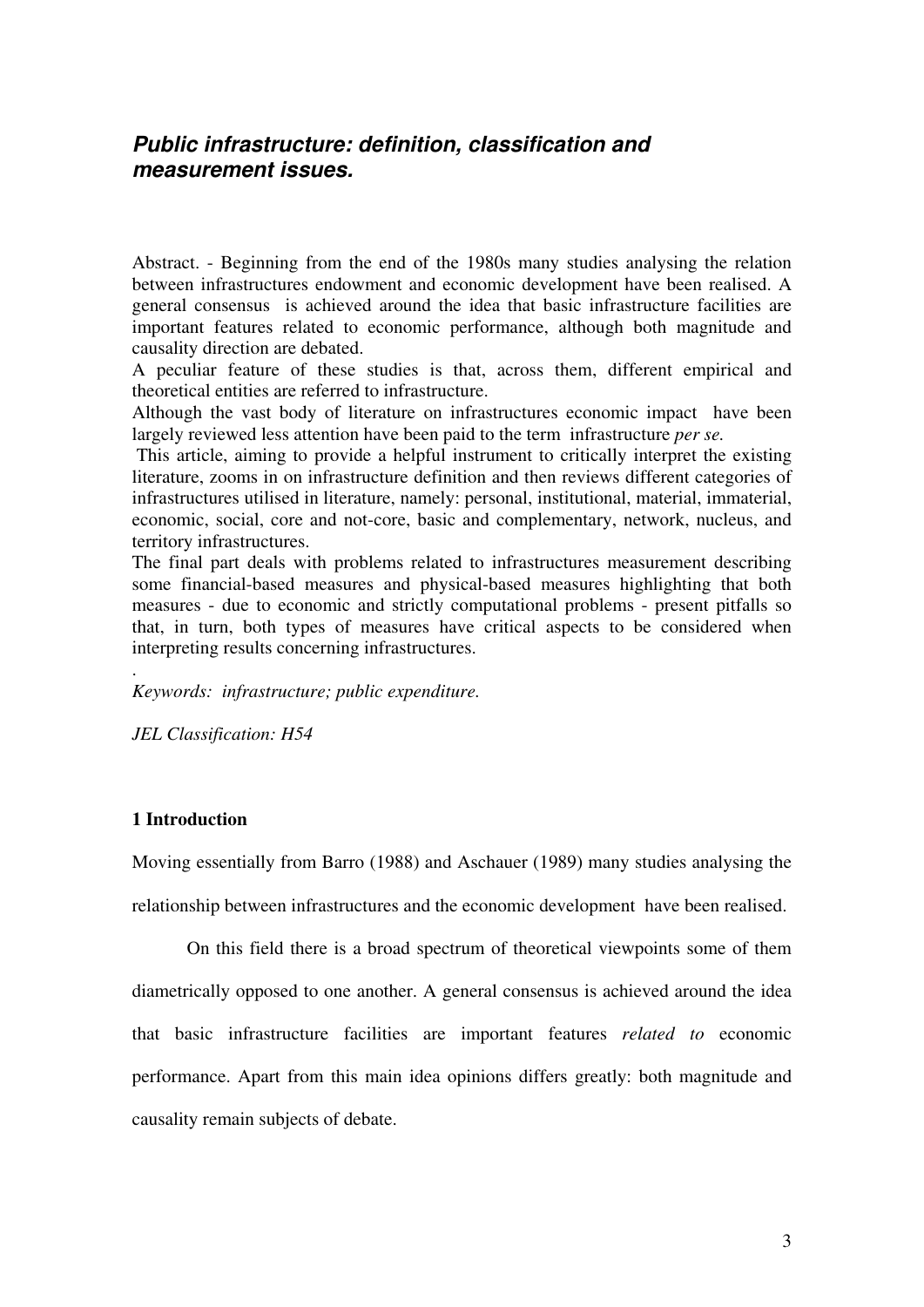Indeed, the seminal work of Aschauer (1989) estimated an output elasticity of *core* infrastructure of .24 - i.e. a 1% increase in investment in public infrastructure will result on a 0.24% increase in the output of the private sector - so that, this high elasticity led the Author to argue that the decline in productivity growth during the 1970's was largely due to a decline in public investment in infrastructure.

Nonetheless, as research in the field progressed, disputes over this high impact of infrastructure arose. Gramlich (1994), for example, pointed out that Aschauer (1989)'s approach was affected by several problems. In relation to the magnitude of infrastructure impact he highlighted that generally a positive public capital elasticity forces the choice between increasing returns of scale and large factors rent, and that Aschauer (1989)'s work result in "pretty stratospheric estimates of the marginal product of government capital" (Gramlich, 1994, p. 1186).

Moreover, the statistical causality between infrastructure and productivity itself is questioned, indeed, in Looney and Frederiksen (1981)'s words, one the research question is: "is infrastructure the initiating factor in the development process or it is merely a passive or accommodating factor?"(Looney and Frederiksen, 1981, p.286)

 At this regard, Evans and Karras (1994) - in their study regarding seven OECD countries between 1963 and 1988 - even founding strong correlations between the two variables, concluded that the direction of causality was the *opposite* of that reported by Aschauer (1989), i.e. increased stocks of public capital were the *result* of increased productivity and economic growth, not the cause: "there is no evidence that government capital is highly productive"(Evans and Karras, 1994, p.278). As possible theoretical justification of this empirical result can be invoked the Zegeye (2000)'s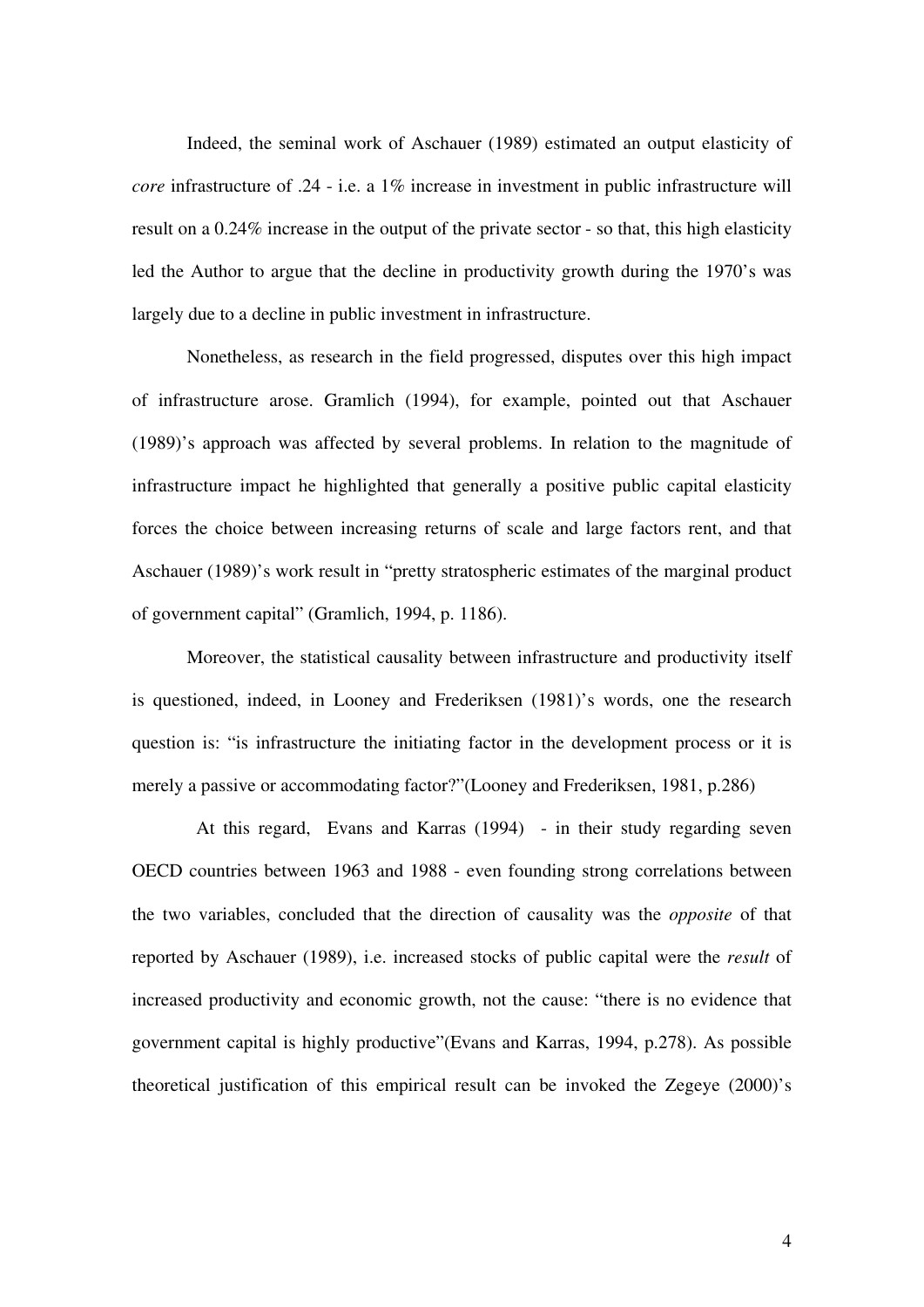argument that infrastructure is a *normal good*, so that wealthy counties will tend to have more due to their higher level of income.

Many other studies often sustain intermediate thesis distinguishing between (more or less) productive and unproductive infrastructure and trying to deal with infrastructure endogeneity problem with appropriate econometric tests.

They could be grouped together into four approach:

- i. The *production function* approach that models the amount of output that can be produced for each factor of production, given technological constraints. In this approach public infrastructure enters as a free input furnished by government.
- ii. The *cost function* approach takes into account factor prices such as the price of labour, machinery, and finance. Public infrastructures are conceived as costs saving factors.
- iii. *Growth models* belonging to the tradition of *endogenous* growth and augmented to consider as growth enhancing factors also public infrastructures.
- iv. *Data-oriented models* analyze relations between several data series including infrastructures and GDP and do not rely heavily on economic theory.

However, approaching the theme regarding the link between infrastructure and productivity, especially in empirical terms, two important preliminary questions arise: what is infrastructure? And how to measure it?

Indeed, in absence of standard definition any comparison between studies is challenging: referring to "infrastructure" various *measures of* road, electricity generating plants, water and sewerage systems etc. have been utilised, often without a clear statement of the criteria utilised to define *what is infrastructure.* In addition,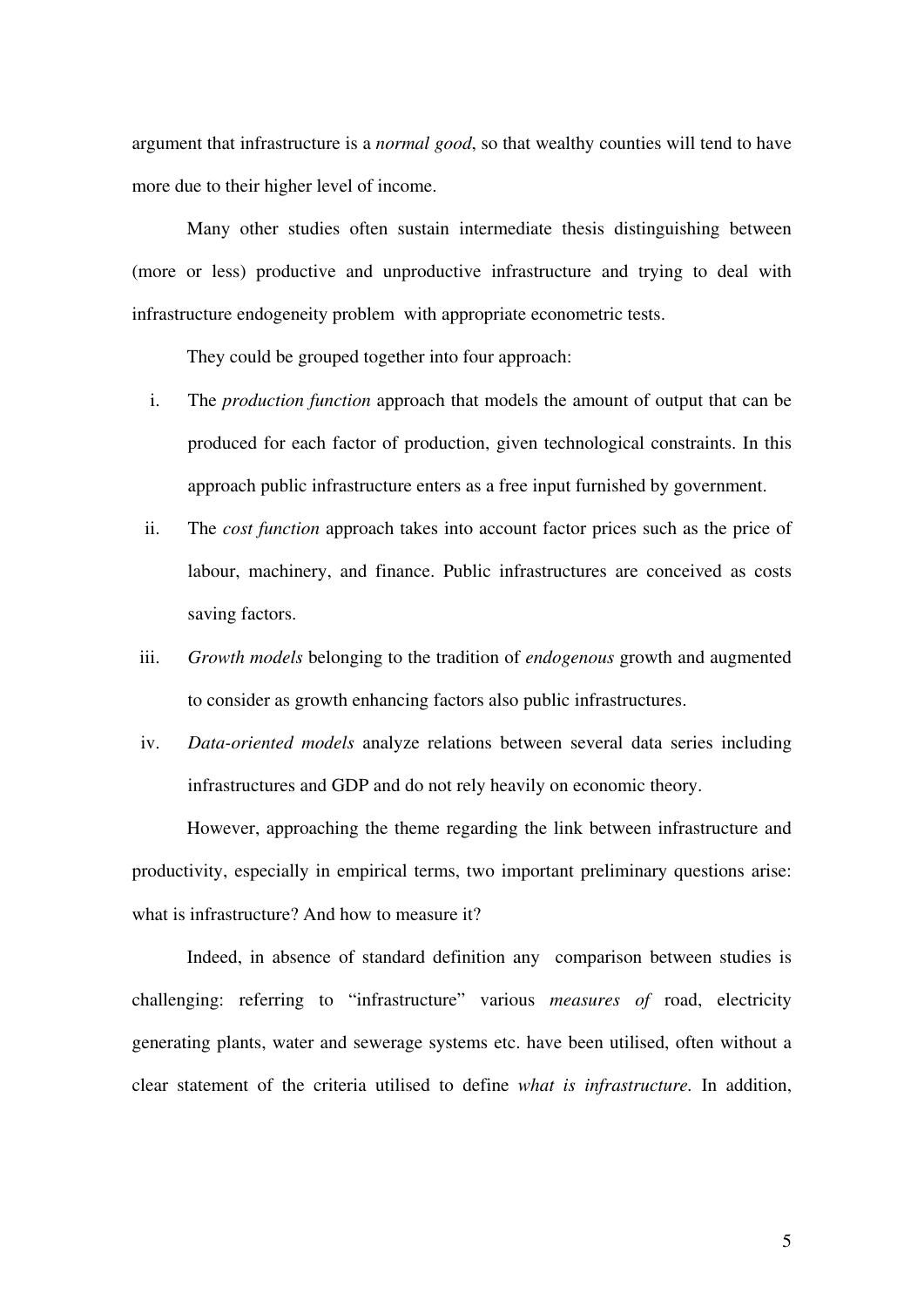various *types of* measures (e.g. financial-flow, financial-stock, physical) have been utilised in literature.

Although many literature reviews concerning studies on infrastructures' impact on productivity have been realised – see Infrastructure Canada (2007); Romp and Haan (2007) - the issue of infrastructure's definition, classification, and, measurement received less attention and most often is treated only incidentally.

Bearing these issues in mind, this paper zooms in on infrastructure definition (section 2), on its classification (section 3), and, on problem related to the *measurement*  of infrastructure (section 4). Section 5 presents some concluding remarks.

### **2 What is infrastructure?**

There is no standard definition of infrastructure across economic studies. Tinbergen (1962) introduces the distinction between infrastructure (for example, roads and education) and superstructure (manufacturing, agricultural and mining activities) without neither a precise definitions nor any theoretic references of these terms.

 The reason for this unsatisfactory situation comes from the need for simultaneous realization of three analytic objectives: (i) the formulation of a concept for the term "infrastructure"; (ii) the incorporation of theoretic approaches (for example, the theory of public goods), and (iii) the description of the reality of infrastructure provision.

According to Buhr (2003) the broadest *economic* version of the term "infrastructure" – referring to the works of List (1841) and Malinowski (1944) - dates back to Jochimsen (1966)'s book on the theory of infrastructure in which the author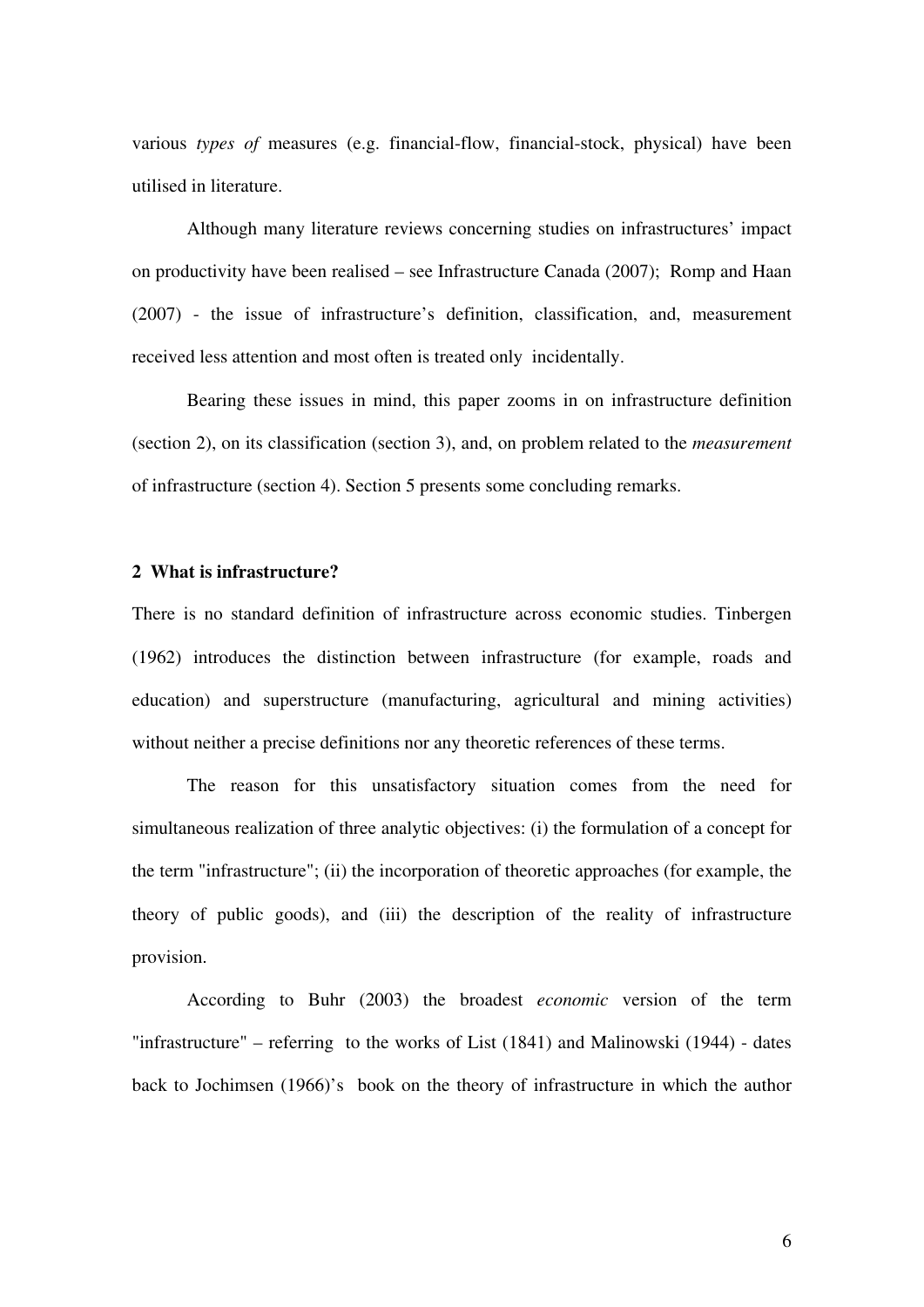aims to present preparatory studies for a *modern* theory of the development of a market economy based on the study of infrastructure endowment.

By dividing the relevant time-paths of economic development in (a) quasistagnation, (b) economic dualism, and (c) self-sustained development - where *quasistagnation* is characterized by a relatively constant level of economic activities, mostly the subsistence level, due to the absence of any stimuli to change; *dualism* results in the disintegrating decomposition of the economy into segments with differently changing activity levels with respect to sectors, regions and firm sizes due to the linkages of external effects, institutional rigidities, technological discontinuities and other frictions of the market economy and *self-intensifying* growth, is characterised by an increasing level of economic activities - he denotes "infrastructure" as the *important preconditions of economic development* concerning the time-path mentioned above and the transformation processes leading from one step to another; in this framework infrastructures are provided by the state or controlled by it.

More deeply, the author defines infrastructure as

the sum of material, institutional and personal facilities and data which are available to the economic agents and which contribute to realizing the equalization of the remuneration of comparable inputs in the case of a suitable allocation of resources, that is complete integration and maximum level of economic activities (Jochimsen, 1966, p.100).

#### Or, in a pragmatic sense, material infrastructure is understood as

"[…] 1. the totality of all earning assets, equipment and circulating capital in an economy that serve energy provision, transport service and telecommunications; we must add 2. structures etc. for the conservation of natural resources and transport routes in the broadest sense and 3. buildings and installations of public administration, education, research, health care and social welfare" (Jochimsen, 1966, p.103).

However even Jochimsen (1966)'s definition, as noted by Buhr (2003), "has the

disadvantage of not making factor price equalization concrete"(Buhr, 2003, p.1). A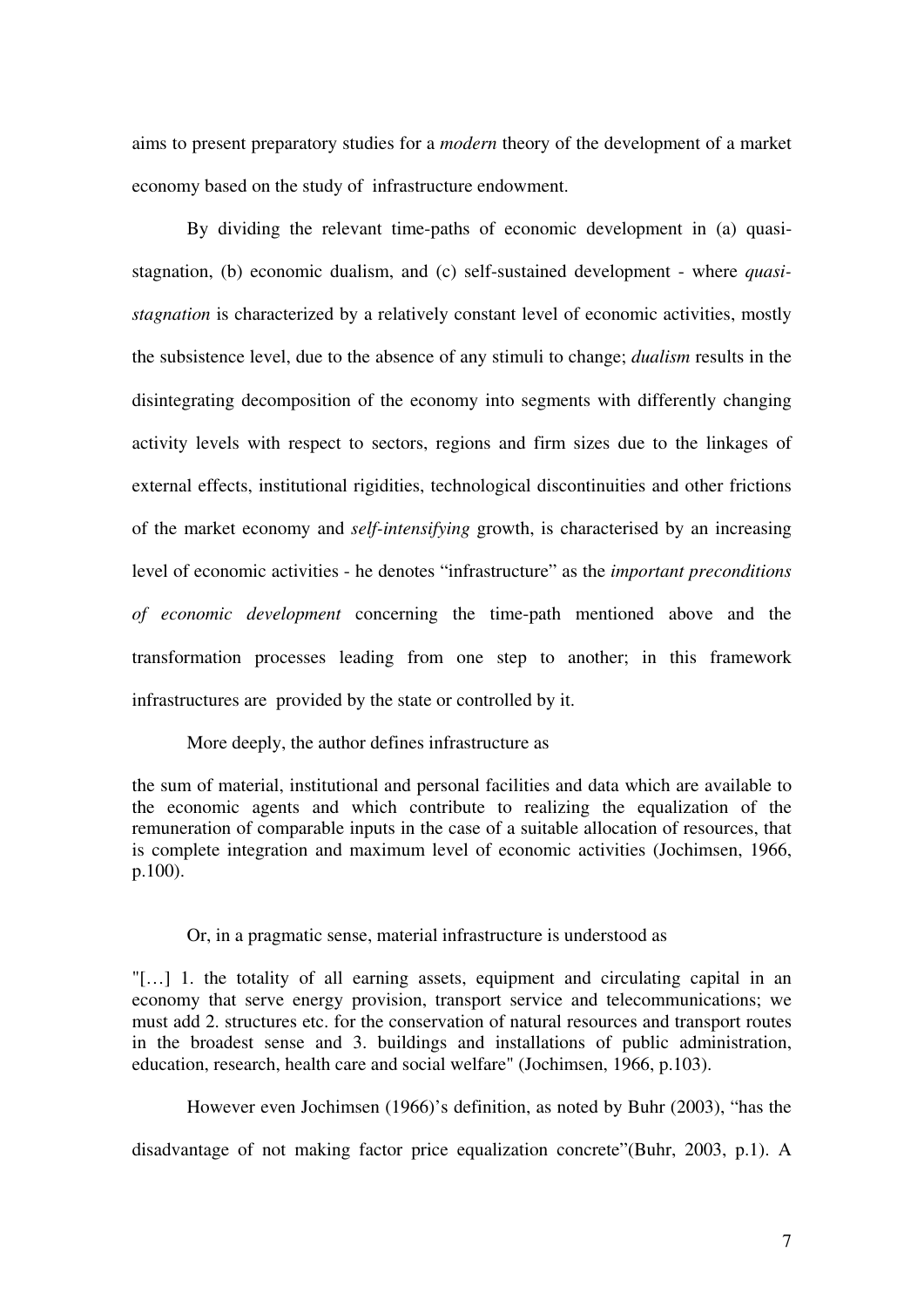second problematic aspect of this definition is that it "understands material infrastructure to be an enumeration of essentially public facilities characterized by specific attributes" (Buhr, 2003, p.1). Indeed, in Buhr (2003) the main stream approach based on infrastructure attributes is reject as a whole in favour of an approach base on infrastructure specific functions (see further on this section).

 Therefore, in the absence of a standard (precise) definition, various authors model a variety of different indicators of infrastructure and this fact, in turn, makes challenging any comparison involving different studies.

In addition, in terms of policy, having no common definition of infrastructure makes difficult to develop uniform policies in this field (Infrastructure Canada, 2007).

Despite this difficulties related to its exact meaning, in the public discussion, the term made a successful terminological career, rising to a formula of political technocracy so that we "have" to confront with it.

Aiming to highlight general features of "goods" from time to time utilised can be said that the term "infrastructure" - stemming from the usage of military language (where it refers to permanent military installations such as barracks and airports) - in economic sense refers to two main criteria: i) infrastructure is a *capital good* (provided in large units) in the meaning that it is originated by investment expenditure and is characterised by long duration, technical indivisibility and a high capital-output ratio; ii) infrastructure is also a *public* (sometimes a *merit*) *good,* not necessarily in the sense that it is owned by the public sector, rather in the proper economic sense that it fulfil the criteria of being *not excludable* and *not rival* in consumption for which economic agents show real (in the case of merit goods) or *opportunistic* (in the case of public goods) "wrong" preferences. Sometimes the characteristic of being a public good is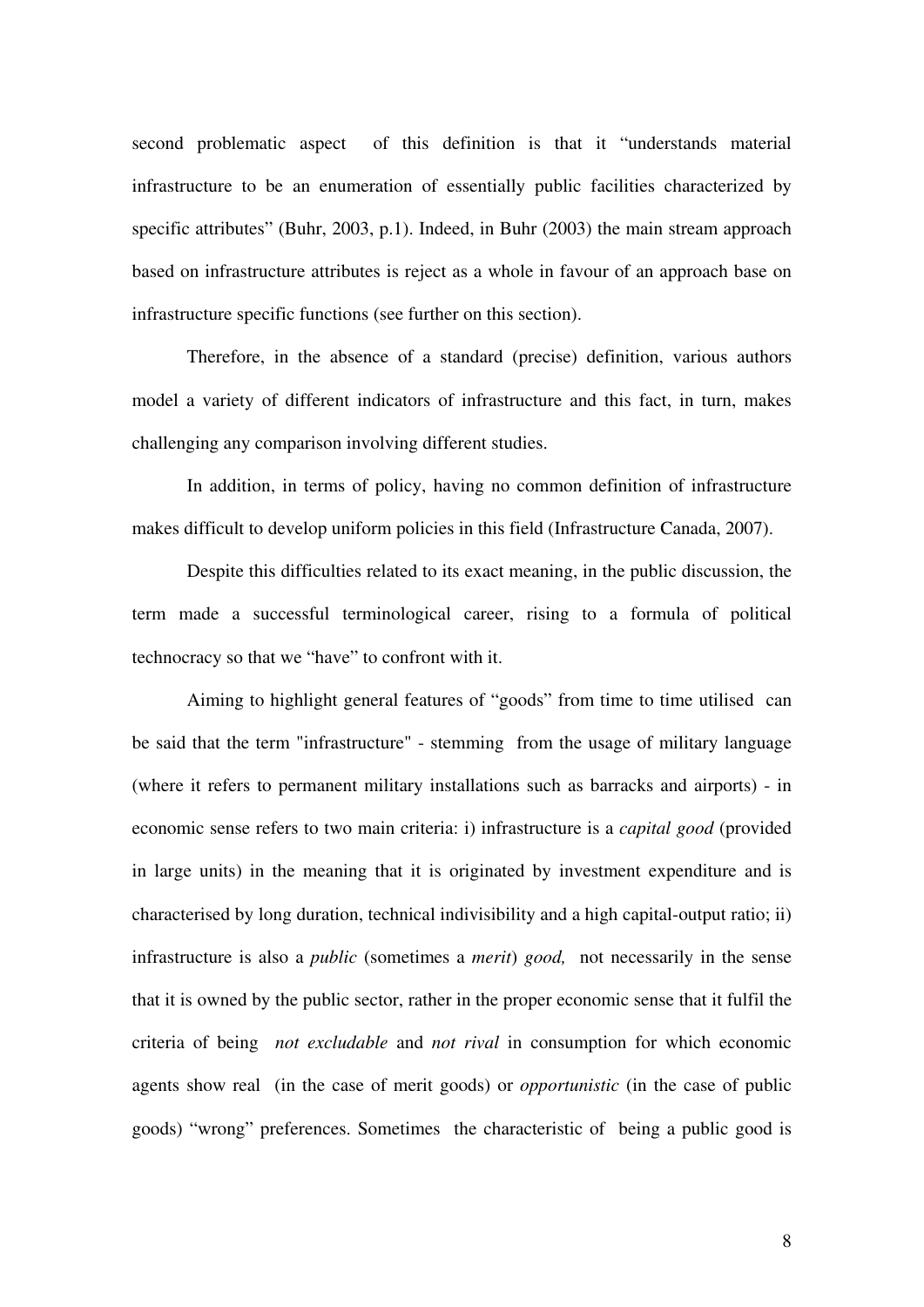"weakened" so that infrastructure do create *external effects* but do not achieve the maximal level of externalities represented by public goods.

As mentioned above, the approach based on technical, economic and institutional infrastructure *features* (Youngson, 1967; Biehl, 1986) could be considered the main stream approach.

Nevertheless, an alternative approach has been developed based on infrastructures *essential functions*: the so-called "functional approach". Here the term "essential" refers to the fact that infrastructure initiate the changes of economic variables.

The starting point of this last approach is represented by the idea that the creation of the social product is due to economic agents interacting with each others and that the contribution of each agent is based on the provision of infrastructures. Put differently, the peculiar characteristic of the term "infrastructure" should be individuated both in the *activation* and in mobilisation of the economic agents' potentialities.

Therefore, according to this approach, material infrastructure, for example,

has the *function* of rendering possible the opening and development of the economic agents' activities. It puts into action the potentialities of economic units for the benefit of society (Buhr, 2003, p.13).

Hence, each type of infrastructure can be defined according to its effect. So that, for example *market-oriented material infrastructure* could be defined as all capital goods *serving* the coordination and interaction of economic units to realise their economic plans.

Following this alternative approach to the problem of infrastructure definition – i.e. the functional one – Buhr (2003) defines infrastructure as "the sum of all relevant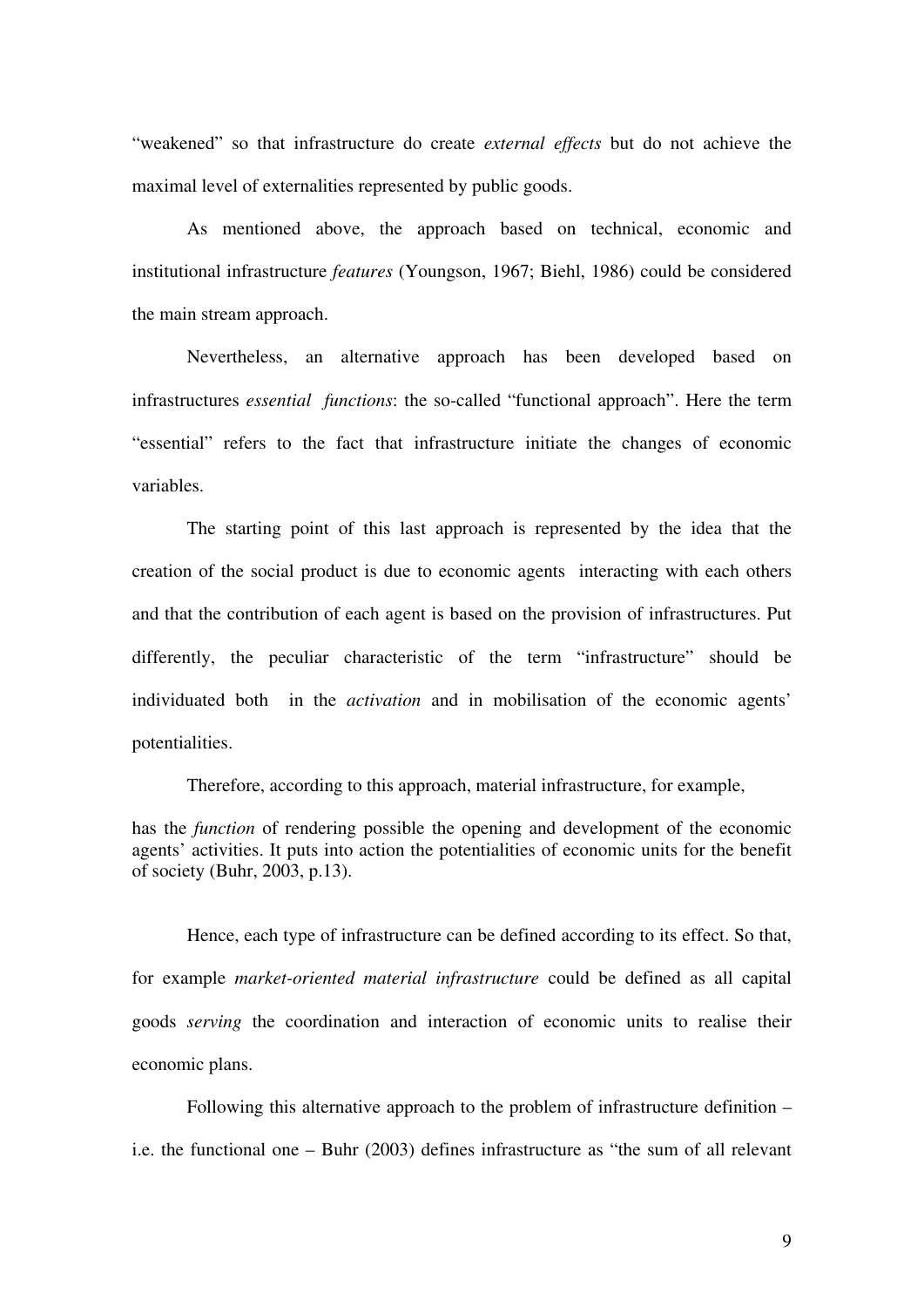economic data such as rules, stocks, and measure with the function of mobilising the economic potentialities of economic agents" (Buhr, 2003, p.16).

To summarise: this section presented tow different general defition of infrastructure based respectively on its *attribute* and on its *functions*.

Next section will focus on different infrastructure classification introduced in literature with the purpose to better define the borders of this "elusive" term.

## **3 Infrastructure classification**

Once introduced, in previous section, a general definition of infrastructure, this section considers the different ways in which infrastructures have been classified by different authors. In what follow I will briefly describe the criteria used in literature to identify the categories of personal, institutional, material and immaterial infrastructures; economic and social infrastructures, as well as core and not-core, basic and complementary, network, nucleus and territory infrastructures.

As key to an understanding of this classification should be noted that classifications developed here are potentially overlapping, for instance, roads belong to *material-economic-network* infrastructures according to the different point of view of the analysis (see table 3.2).

*Personal, institutional and (im)material infrastructures*. To begin with, I will take into account Jochimsen (1966)'s distinction between material, personal and institutional infrastructures.

I will describe personal and institutional infrastructure first, in order to develop more in detail the material one.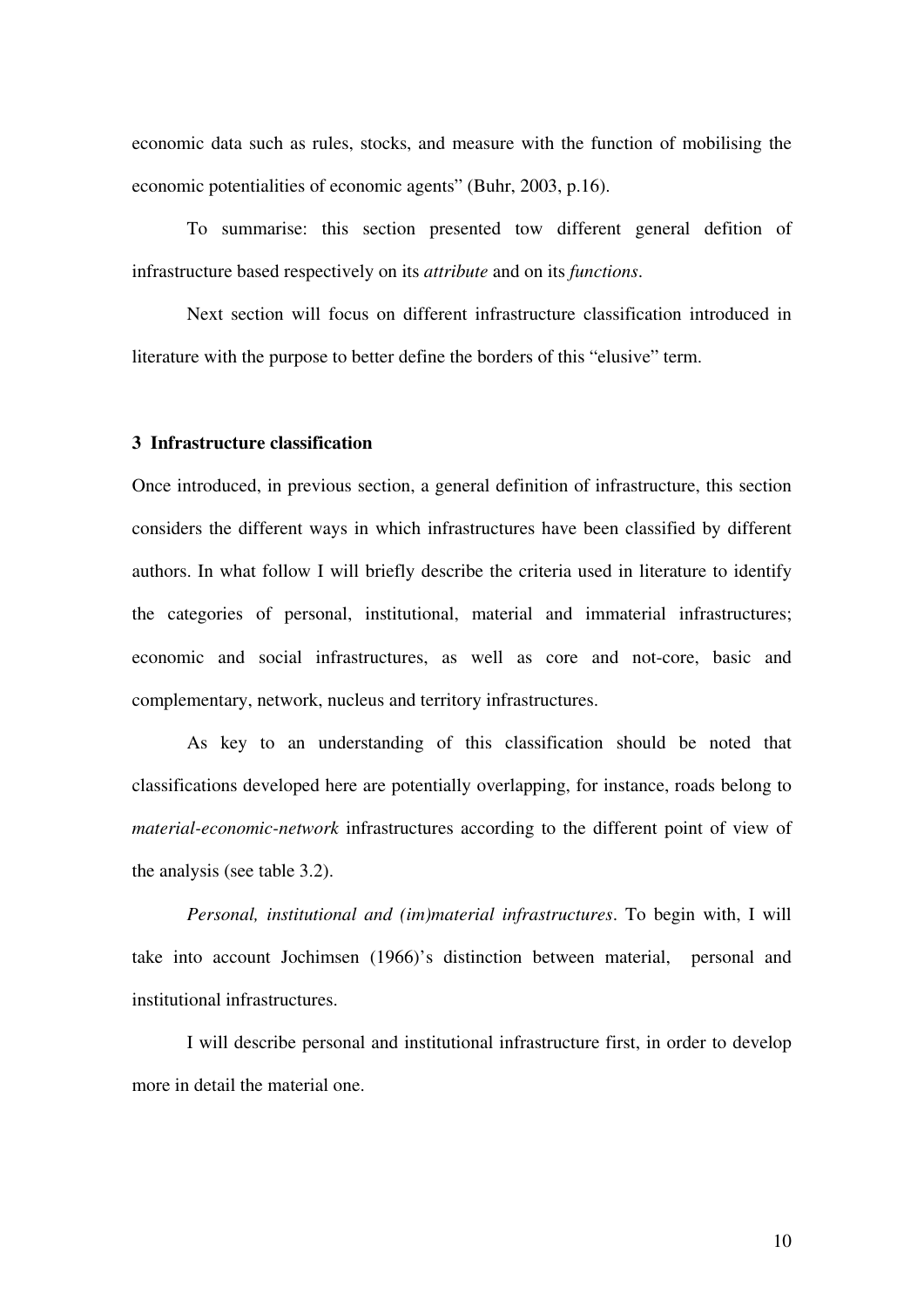*Personal infrastructure* refers to " ... the number and the qualities of people in the market economy characterized by the division of labour with reference to their capabilities to contribute to the increase of the level and the degree of integration of economic activities" (Jochimsen, 1966, p 133).

A general way to refer to personal infrastructure is represented by *human capital* 

defined by OECD as

the knowledge, skills, competencies and attributes embodied in individuals that facilitate the creation of personal, social and economic well-being" (Organisation for Economic Co-operation and Development (OECD), 2001, p. 18).

So that the concept of human capital entails

a) the capacity of interpreting flows of sensory data and structured information required for purposive individual actions and inter-personal transactions among economic agents;

b) the capacity for providing a variety of physical labour service-inputs in ordinary production processes;

c) the cognitive basis of entrepreneurial market activities;

d) the key resource utilised for managing market and non-market production, as well as household consumption activities;

e) the creative agency in the generation of new knowledge underlying technological and organisational innovations." (David, 2001, p. 19)

As Buhr (2003) pointed out, the role of personal infrastructure for determining the quality of the economic agents' values (achievement motivation, productive capacity, value integration) results in three essential approaches: (a) the tasks of economic agents in the economic process (entrepreneurial guidance, unskilled and qualified labour, teaching etc.), (b) the importance of personal infrastructure for the individual (short-term and long-term consumption of education), and (c) the social relevance of personal infrastructure (integration effect of education).

*Institutional infrastructure* "comprises the grown and set norms, institutions and procedures in their reality of constitution, insofar as it refers to the degree of actual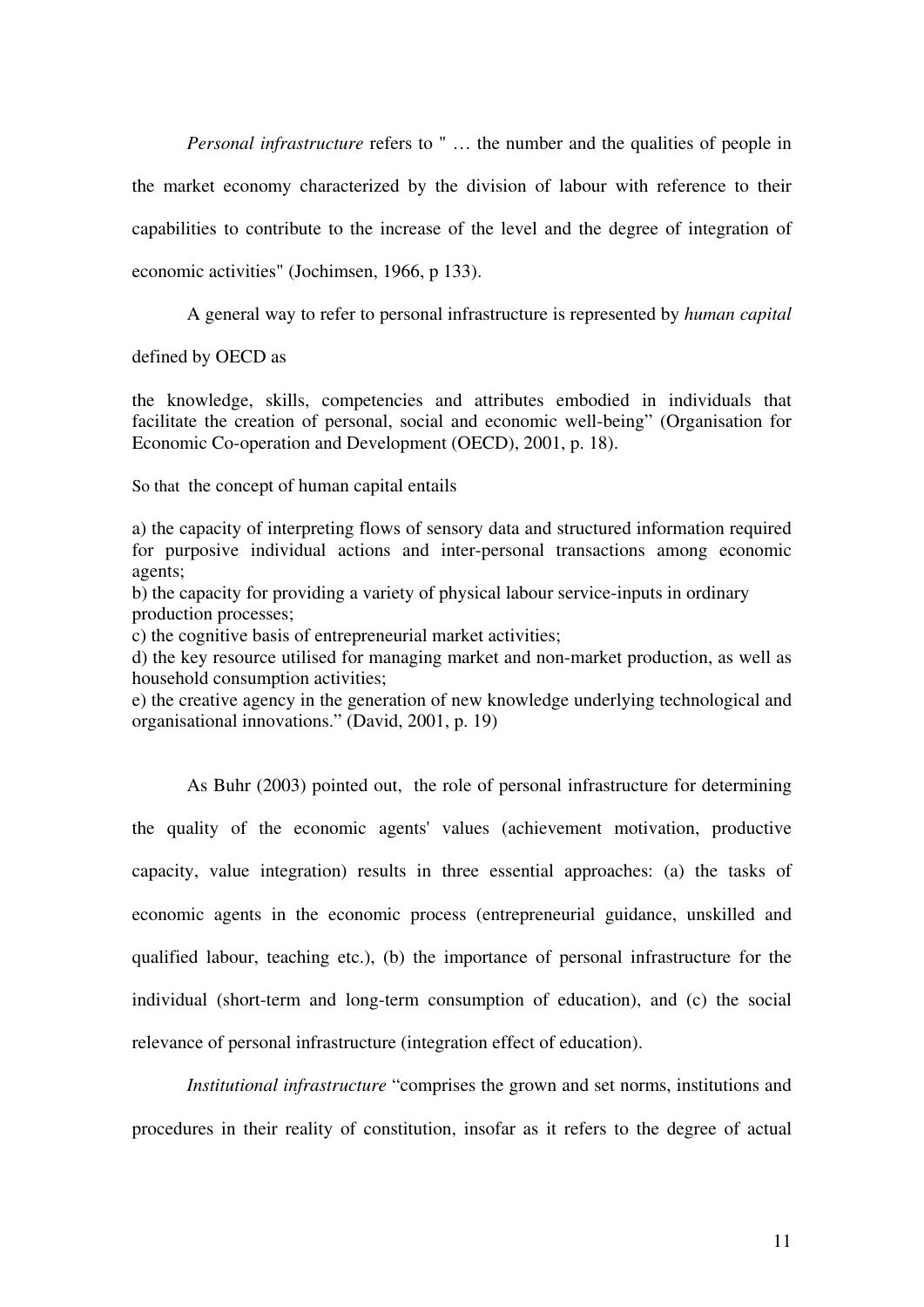equal treatment of equal economic data, excluding *meta-economic* influences. It determines the framework within which economic agents may formulate their own economic plans and carry them out in co-operation with others" (Jochimsen, 1966, p 117).

In the sense introduced above institutional infrastructure stems from term "economic constitution" and can be considered the real implementation of the norms in the "institutional basis" of the market economy ( see Buhr, 2003). Thus institutional infrastructure, being assigned the function of social integration of values, is the object of economic and legal policy.

Let turn to the definition of material infrastructure*.* Given an economic setup (preferences of the population, the levels of technology, the institutional rules, the level of development and the geographical particularities of a community) material infrastructure is essentially characterized by two distinguishing qualities: i) fulfilment of social needs and (economic necessity of) ii) mass production.

The first attribute refers to the essential needs of human life. Following this perspective, material infrastructures can be defined as goods and services able to satisfy those wants of economic agents originating from physical and social requirements of human beings. For example, the need of drinking water is met by the corresponding supply of water collected, say, in a reservoir which, as a capital good, is a specific type of material infrastructure.

The output relative to a material infrastructure results from the interplay of its corresponding supply and demand depending on physical or social wants.

The supply side depend on production functions, finance situation, and organizational structures of infrastructure producers such as industrial enterprises and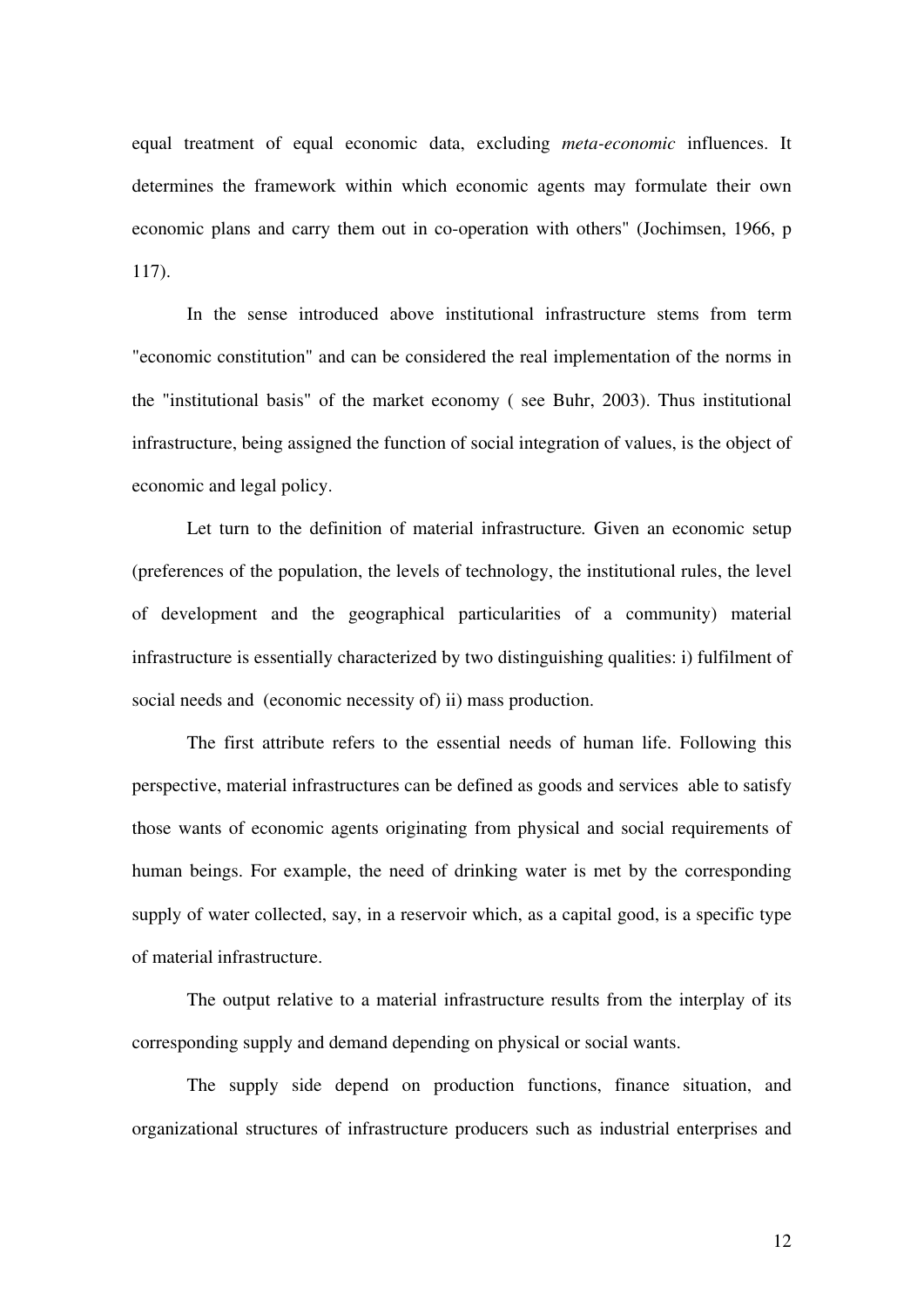administrative units. As general rule it can be said that the production functions relate infrastructure outputs to the factors of production. In other cases -e.g. in the case of roads- infrastructure outputs are related to the direct utilization of capital stocks over time as result of preceding production processes.

With respect to the demand side, the different requirements of human life to be satisfied by material infrastructure could be driven –without any pretension of completeness - from the first column of table 3.1 taken from Buhr (2003).

| Want                                  | infrastructure output                                                                                                            | material infrastructure                                                   |
|---------------------------------------|----------------------------------------------------------------------------------------------------------------------------------|---------------------------------------------------------------------------|
|                                       | (good or service)                                                                                                                |                                                                           |
|                                       | <b>Physical requirements</b>                                                                                                     |                                                                           |
| Water                                 | drinking water, water for industrial uses, irrigation<br>water, water for generating hydro-electric power                        | reservoirs, canals, waterways, pipes,<br>irrigation facilities            |
| Warmth                                | gas, oil, electricity, coal, nuclear energy                                                                                      | drilling platforms, pipelines,<br>generation plants, coal mines           |
| Light                                 | electricity, gas                                                                                                                 | generation plants, drilling plants,<br>circuits, pipelines                |
| Health                                | medical care, refuse collection, waste water disposal                                                                            | hospitals, dumps, sewerage systems                                        |
| protection against<br>nature, shelter | accommodation, working places, flood protection                                                                                  | houses, buildings, plants, levees                                         |
|                                       | <b>Social requirements</b>                                                                                                       |                                                                           |
| Security                              | legislation (laws), judiciary, stability of the value of<br>money, protection against crimes, outward defense,<br>military goods | public buildings, police stations,<br>military installations              |
| information                           | usage of telephones, mobile phones, radios, television,<br>Internet, newspapers                                                  | telecommunication facilities, post<br>offices, newspaper production works |
| education                             | child care, lectures, research, lending out books                                                                                | kindergartens, schools, universities,<br>research institutions, libraries |
| mobility                              | usage of roads by cars, buses, trucks                                                                                            | roads, highways                                                           |
|                                       | usage of tracks by trains                                                                                                        | Tracks, train stations                                                    |
|                                       | usage of airports by airplanes                                                                                                   | airports                                                                  |
|                                       | usage of ports by ships                                                                                                          | Ports                                                                     |
| environmental<br>protection           | clean air and water                                                                                                              | air purification filters, waterworks                                      |

| Table 3.1: Material infrastructure to satisfy requirements of human life. |  |
|---------------------------------------------------------------------------|--|
| Source: Buhr (2003), p.22.                                                |  |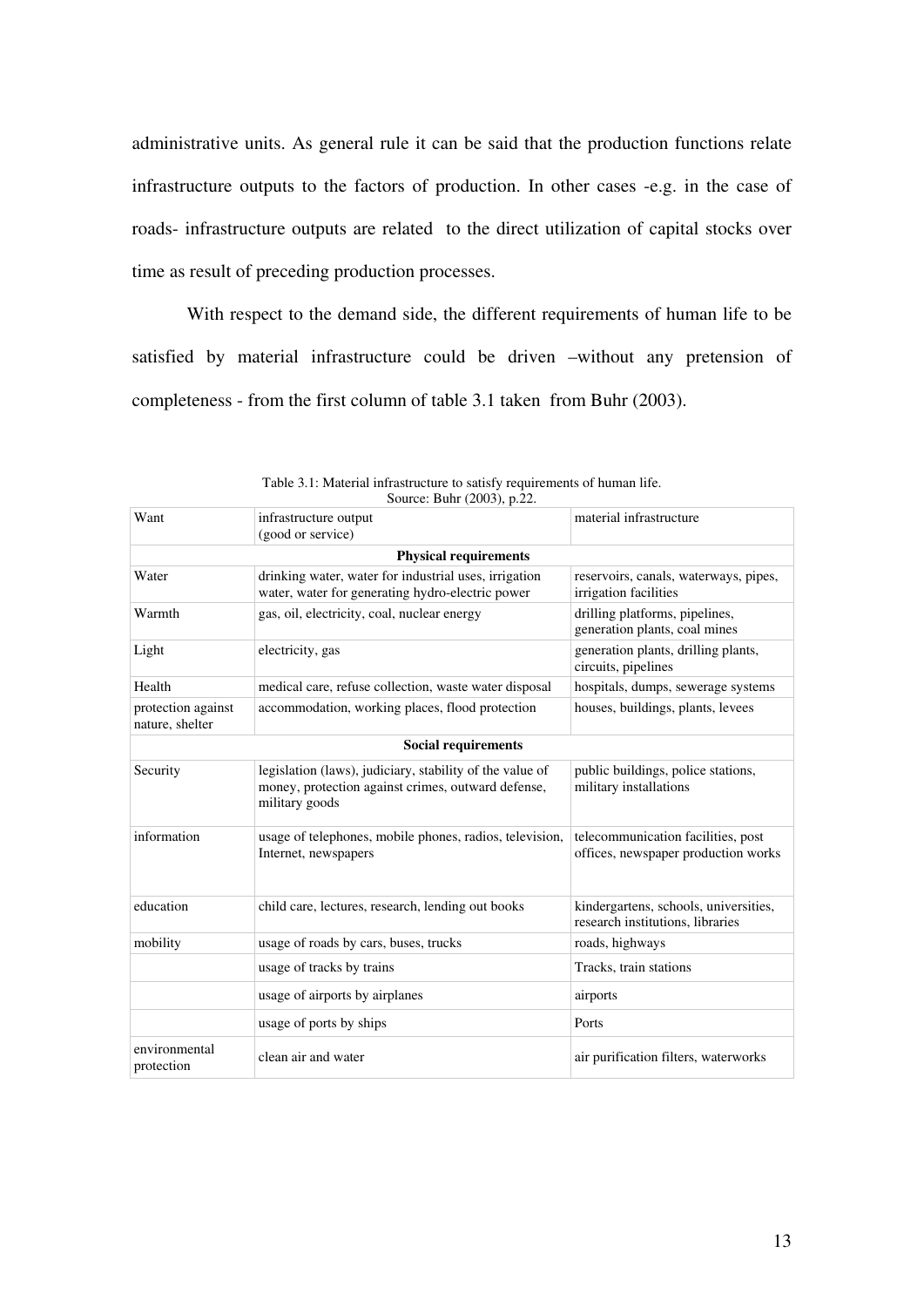From what stated above should be clear that material infrastructure facilities are usually highly complementary to each other. An example for all is housing in relation to public utility networks (e.g., water and energy supply equipment).

The second peculiar feature of material infrastructure cited above is the nonavailability of infrastructure goods and services to the individual household or firm for production and cost reasons, i.e., economic necessities of *mass production*. The usually high fixed costs of facilities- generating economies of scale- require the (often joint) production of large volumes of outputs.

Moreover, since the fixed costs are very different comparing various capital stocks, material infrastructure provision takes place under the conditions of different market structures ranging from the prevalent form of (natural) monopoly (e.g., electricity supply), to competition (e.g., housing construction).

In conclusion about material infrastructures, they can be defined as

"those immobile, non-circulating capital goods that essentially contribute to the production of infrastructure goods and services needed to satisfy basic physical and social requirements of economic agents and unavailable to the individual economic agents (households, firms etc.) for production and cost reasons so that mass production is economically cogent"(Buhr, 2008)

In literature it is also frequent the use of *immaterial infrastructure* (by contrast to material infrastructure) in order to indicate some kind of infrastructure -primarily innovation and education infrastructures- linked to the development of the material one as intended above, for instance, research centres, innovation networks, services to the enterprises, etc..

*Economic and social infrastructures.* Hansen (1965) distinguishes the infrastructures into *economic* and *social* according to the fact that they acts on the level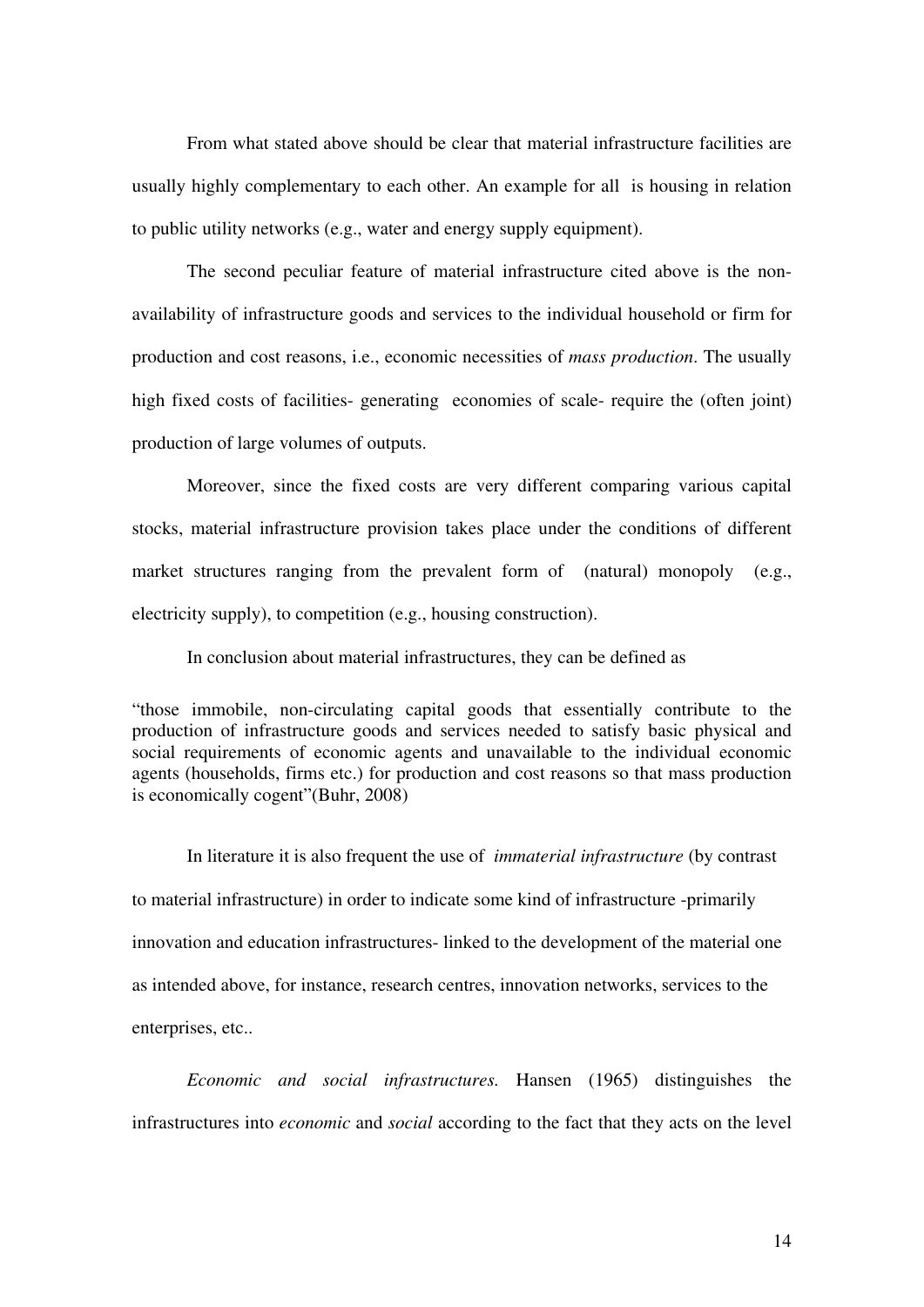of economic development of a territory in direct or indirect way. The result of this point of view consists in

the division of local public overhead capital (OC) into two components, "social" overhead capital (SOC) and "economic" overhead capital (EOC). […] Those items classified as EOC are primarily oriented toward the support of directly productive activities or toward the movement of economic goods. SOC items […] may also increase productivity, the way in which they do so is much less direct than in the case for EOC items (Hansen (1965)).

Thus, *economic* infrastructures, directly support productive activities; they are: roads, highways, airports, naval transport, sewer networks, aqueducts, networks for water distribution, gas networks, electricity networks, irrigation plant and structures dedicated to the commodities transfer.

While *social* infrastructures, are those finalized to increase the social comfort and to act on the economic productivity; they are: schools, structures for public safety, council flat (not referable to expenses of economic nature), plant of waste disposal, hospitals, sport structures, green areas, and so on (Hansen, 1965).

*Core and not-core infrastructures.* It was said above that Aschauer (1989) attributed a conclusive role to the public capital for the economic growth of a country, particularly to the component of the *cores* infrastructure.

The *cores* infrastructures include, for the Author, roads and highways, airports, public transport, electric and gas networks, network for water distribution and sewer networks. The *not-core* infrastructures are a residual component (Aschauer (1989)).

The same type of classification is adopted in Mastromarco and Woitek (2004) in which the public capital is expressly separated into *core* and *not core* component, and where empirically it is underlined the role that every component assumes in determining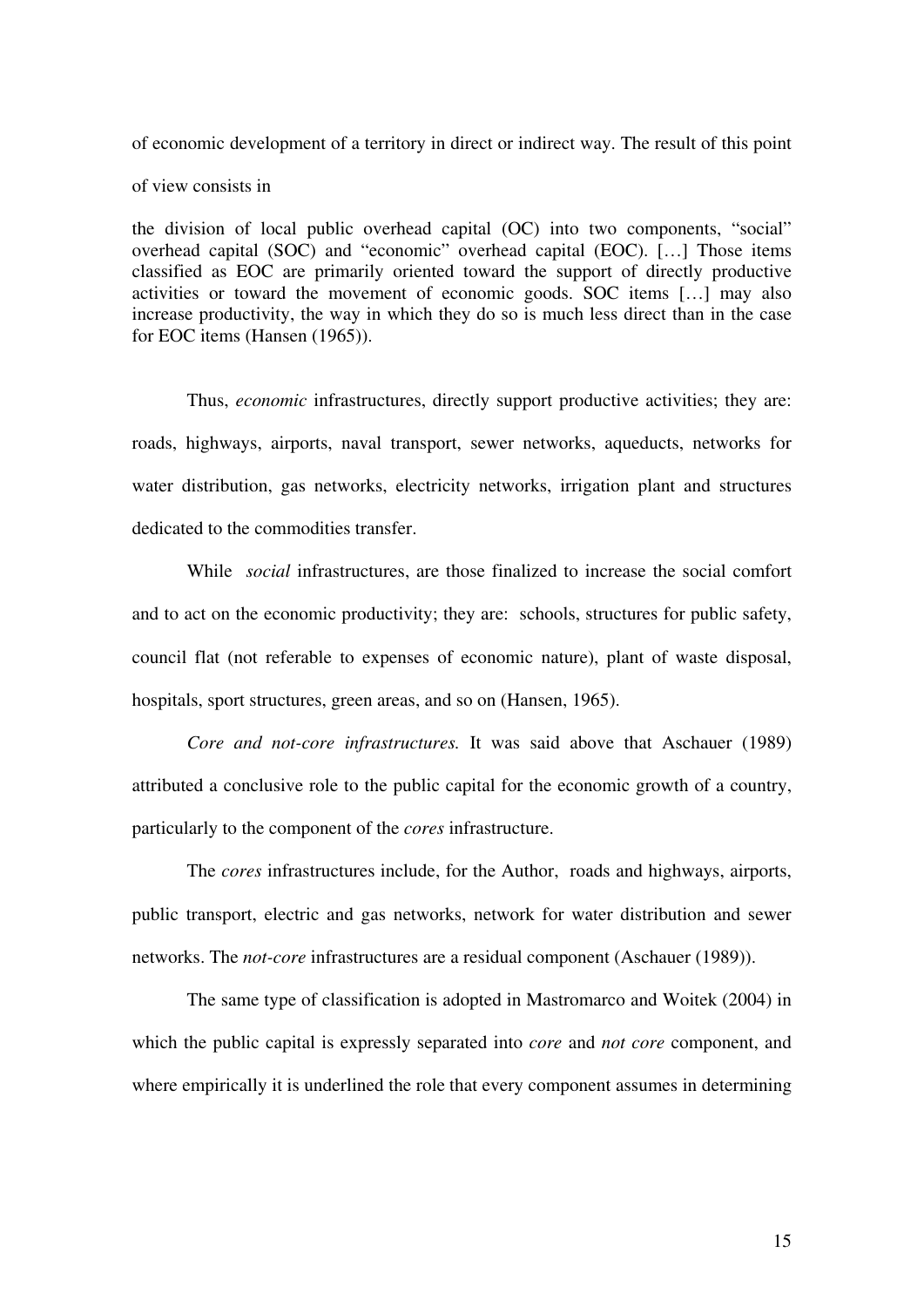the different degree of development in the Italian regions of the Center-north in comparison to those belonging to the southern part of the country.

Sturm, Jacobs et al. (1995) use also a similar distinction between *basic and complementary infrastructure.* Where basic infrastructure refers to main railways, roads, canals, harbours and docks, the electromagnetic telegraph, drainage, dikes, and land reclamation as opposed to *complementary* infrastructure category which includes light railways, tramways, gas, electricity, water supply, and local telephone networks.

*Network, nucleus and territory infrastructures*. In Biehl (1991) a distinction emerges among *network infrastructures* and *nucleus infrastructures*. The first ones referring to roads, railroads, "water's highway", networks of communication, systems for energy and water provisioning; while the nucleus infrastructures, referring to schools, hospitals and museums, are relatively characterized by an elevated degree of immobility, indivisibility, "not-interchangeability" and multi-purpose features.

This last distinction recalls another aspect typical of the nucleus or *punctual* infrastructures, tied up to their ability of attraction. According to this last criterion *network infrastructure* are such that the basin of use coincides with the territorial unity in which the infrastructure is located, or is permissible to hypothesize that its ability of attraction is next to zero. Thus, it is (rather should be) diffused in capillary way on the territory.

Finally, *territory* infrastructures include services that, even if object of private investments and activities, have effects on the territory attractiveness, on its quality of the life and on the dynamics of development.

Table 1.3.2 aims to summarise the different ideas about infrastructure classification introduced above updating ISTAT (2006), p.17.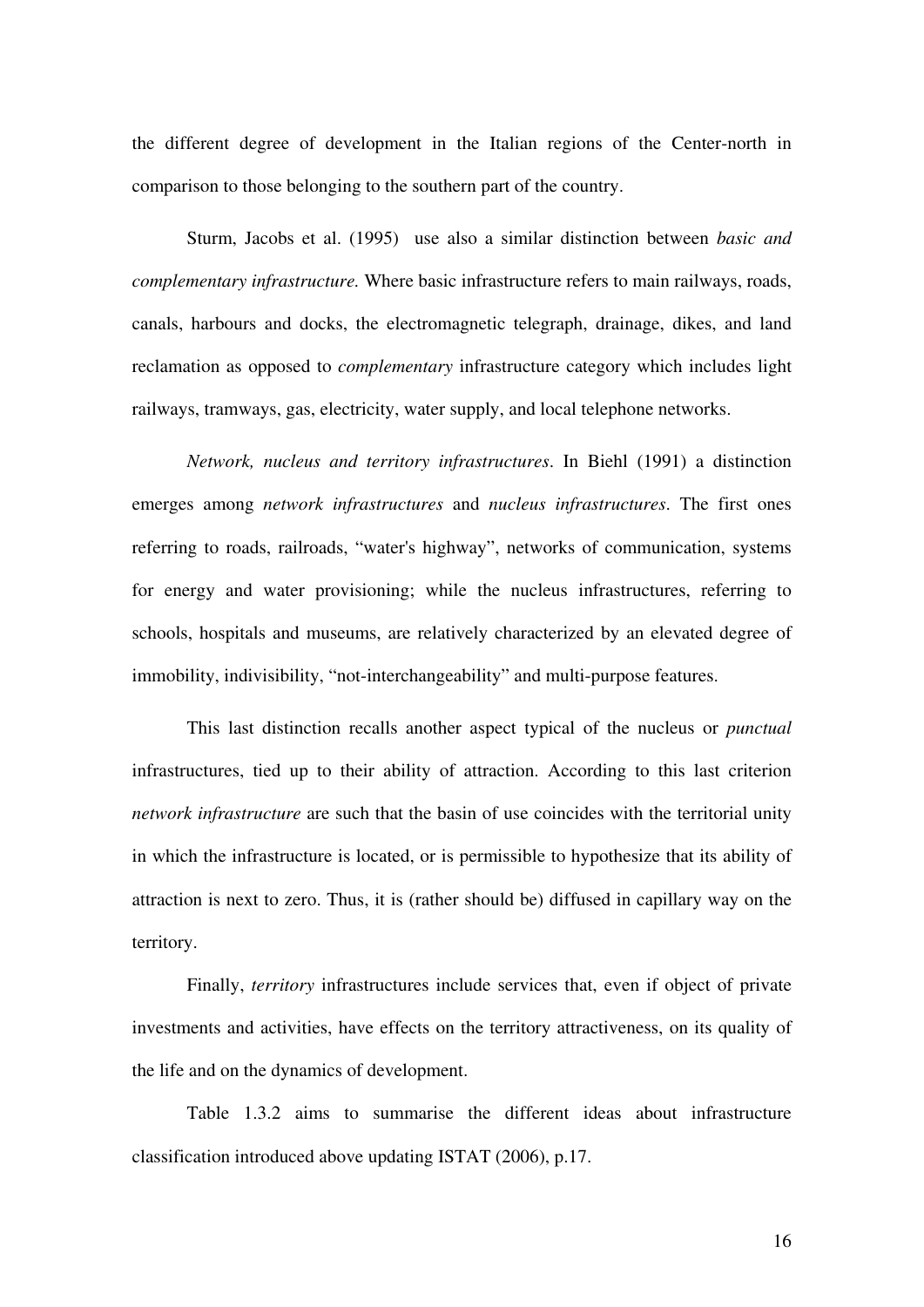|                  |                    |                                | raone 9.2- minastracture classification. |                |
|------------------|--------------------|--------------------------------|------------------------------------------|----------------|
| Hansen<br>(1965) | Aschauer<br>(1989) | Sturm, Jacobs et<br>al. (1995) | Di Palma, Mazziotta et al.<br>(1998)     | Biehl (1991)   |
| Economic         | Core               | Basic (main)                   | <b>Material</b>                          | <b>Network</b> |
| Roads            |                    |                                |                                          |                |
|                  | roads              | (main) railways                | transport network                        | roads          |
| highways         | highways           | (main) roads                   | water-system                             | railroads      |
| airports         | airports           | Canals                         | energy network                           | "water         |
|                  |                    |                                |                                          | highways"      |
| naval            | public transport   | harbours<br>and                |                                          | networks<br>οf |
| transport        |                    | docks                          |                                          | communication  |
| sewer            | electricity        | electromagnetic                |                                          | for<br>systems |
| networks         | networks           | telegraph                      |                                          | energy<br>and  |
|                  |                    |                                |                                          | water          |
|                  |                    |                                |                                          | provisioning   |
| aqueducts        | gas networks       | drainage                       |                                          |                |
| networks<br>for  | for<br>network     | <b>Dikes</b>                   |                                          |                |
| water            | water              |                                |                                          |                |
| distribution     | distribution       |                                |                                          |                |
| gas networks     | sewer networks     | land reclamation               |                                          |                |
| electricity      |                    |                                |                                          |                |
| networks         |                    |                                |                                          |                |
| irrigation       |                    |                                |                                          |                |
| plant            |                    |                                |                                          |                |
| structures       |                    |                                |                                          |                |
| dedicated<br>to  |                    |                                |                                          |                |
| commodities      |                    |                                |                                          |                |
| transfer         |                    |                                |                                          |                |
| <b>Social</b>    | Not-core           | Complementary                  | <b>Immaterial</b>                        | <b>Nucleus</b> |
| Schools          | residual           | light railways                 | dedicated<br>structures<br>to            | schools        |
|                  | component          |                                | development, innovation and              |                |
|                  |                    |                                | education                                |                |
| structures for   |                    | tramways                       |                                          | hospitals      |
| public safety    |                    |                                |                                          |                |
| council flat     |                    | gas networks                   |                                          | museums        |
| plant of waste   |                    | electricity                    |                                          |                |
| disposal         |                    | network                        |                                          |                |
| Hospitals        |                    | water supply                   |                                          |                |
| sport            |                    | local<br>telephone             |                                          |                |
| structures       |                    | network                        |                                          |                |
| green areas      |                    |                                |                                          |                |

|  |  |  | Table 3.2- Infrastructure classification. |
|--|--|--|-------------------------------------------|
|--|--|--|-------------------------------------------|

Focusing on the empirical side it is worthwhile noting that all (empirical) studies regardless of theoretical consideration heavily depends on data availability.

Therefore it is of some interest taking into account how official statistics address the theme of infrastructure. In what follows – as example - I will zoom in on the Italian case reporting how infrastructures are recorded both in *physical* terms and in financial – i.e. public expenditure – terms.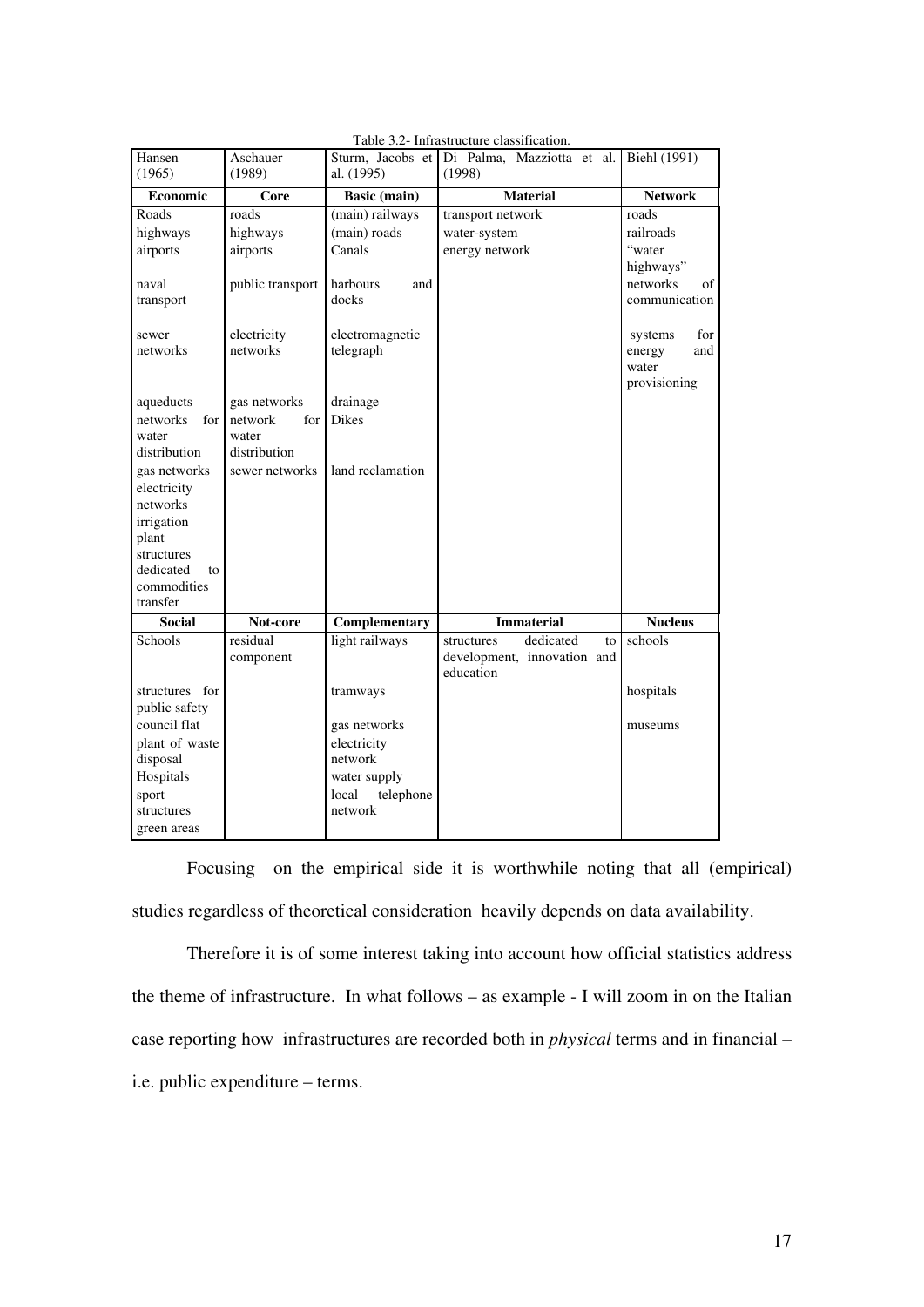Regarding the physical side, the scheme that follows illustrates the composition of the macro-areas divided into areas and sub-areas according to ISTAT's classification.

| <b>Economic infrastructures</b>                   |                                                                                                                                                               |
|---------------------------------------------------|---------------------------------------------------------------------------------------------------------------------------------------------------------------|
| <b>Transport Network</b><br><b>Energy Network</b> | road Transport<br>railway Transport<br>air Transport<br>sea Transport<br>other aspects<br>electricity network<br>gas Network<br>water-system<br>other aspects |
| <b>Social Infrastructures</b>                     |                                                                                                                                                               |
| <b>Health Infrastructures</b>                     | free hospital treatment                                                                                                                                       |
|                                                   | health service<br>social security<br>Other aspects                                                                                                            |
| <b>Educational Infrastructures</b>                | nursery<br>primary<br>school for pupils aged $11 - 14$<br>secondary school<br>compulsory education<br>University                                              |
| Culture Infrastructures                           | other aspects<br>Cultural, artistic<br>and historic heritage<br>Theatre, music,<br>cinema and entertainment<br>Sport<br>other aspects                         |
| <b>Environmental Infrastructures</b>              | Water purification plant<br>Waste disposal<br>Green areas<br>Other aspects                                                                                    |
| <b>Territory Infrastructures</b>                  |                                                                                                                                                               |
| Tourist infrastructures                           | Tourist receptiveness<br>other aspects                                                                                                                        |
| <b>Trade Infrastructures</b>                      | Retail trade<br>Wholesale trade<br>Other aspects                                                                                                              |
| Monetary intermediation Infrastructures           | Monetary intermediation<br>other aspects                                                                                                                      |

Table 3..3 – Infrastructure classification according to macro-area area and sub-area. Source: ISTAT (2006), p.16

As can be seen, the economic infrastructures include areas related to the network for commodities and people transport those for the energy, water, and gas transportation.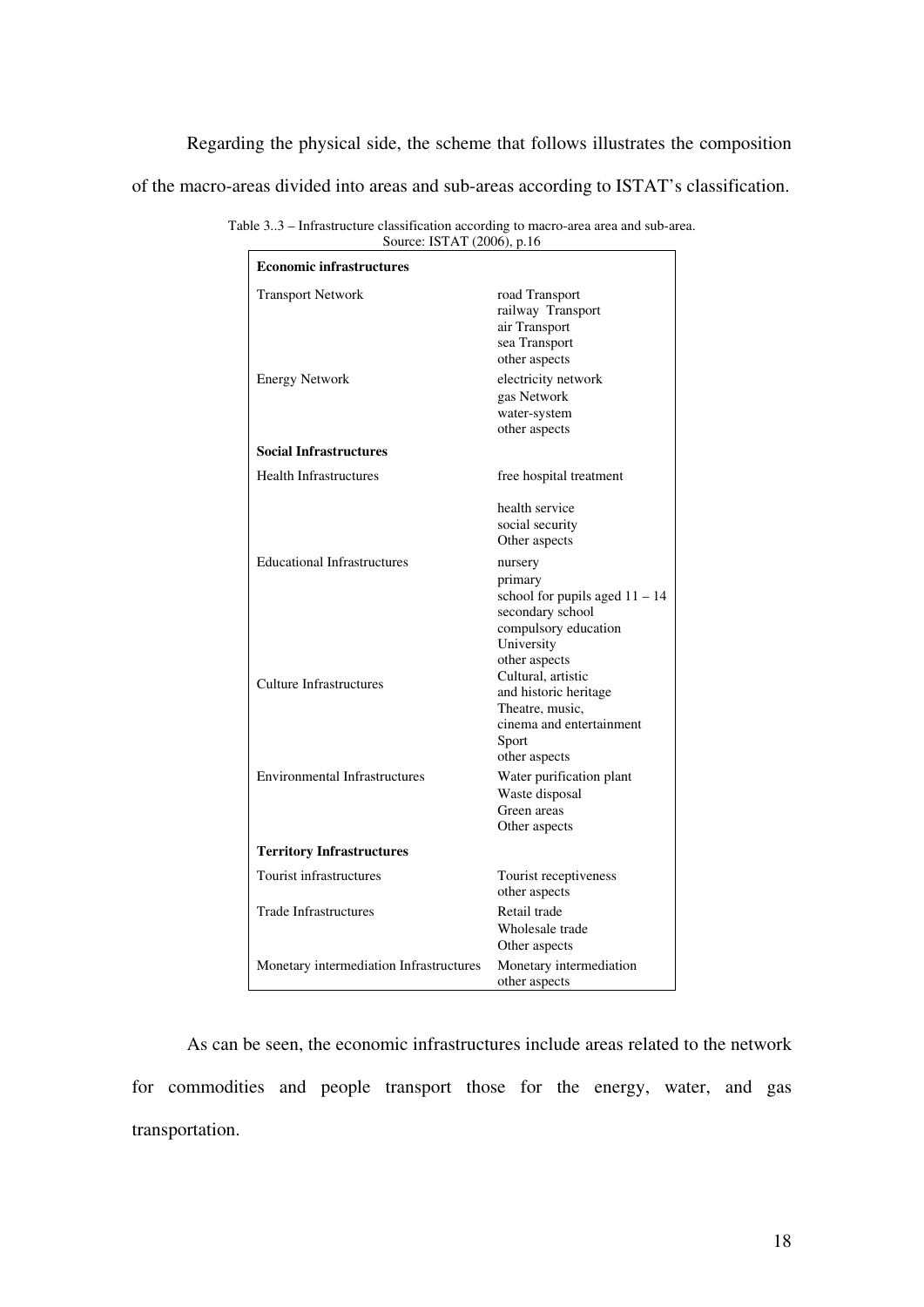The *macro-area* related to social infrastructures comprises four areas: the infrastructures of the health, education, culture and of the environment infrastructures.

The last *macro-area* concerns the territory infrastructures and includes resources for commerce, tourism and for monetary intermediation.

Turning the attention to the financial side following table 3.4 below shows how the 30 sectors of public spending contained in the Regional Public Accounts (RPA) system are join up into macro-sectors.

| Macro-sectors            | <b>RPA</b> sectors                                                                                                                                                                                                                                                                                        |
|--------------------------|-----------------------------------------------------------------------------------------------------------------------------------------------------------------------------------------------------------------------------------------------------------------------------------------------------------|
| Economic infrastructures | Roads<br>Other transport<br>Telecommunication<br>Environment<br>Waste disposal<br>Water<br>Sewers and water treatment<br>Energy<br>Agriculture<br>Marine fishing and aquaculture<br>Industry and artisans<br>Wholesale and retail distribution<br>Tourism<br>Other public works<br>Other economic sectors |
| Human capital            | Education<br>Training<br>Research and development<br>Pensions and wage supplementation<br>Labour                                                                                                                                                                                                          |
| Social infrastructure    | Culture and recreational services<br>Health<br>Other social affairs (assistance and charity)<br>Other health and sanitation<br>Defences<br>Public order<br>Justice<br>General administration<br>Unclassified expenditure                                                                                  |
| Residential building     | Residential building                                                                                                                                                                                                                                                                                      |

Table 3.4 - Macro-sectors (4) and RPA sectors (30). Source: Volpe (2007) p.110.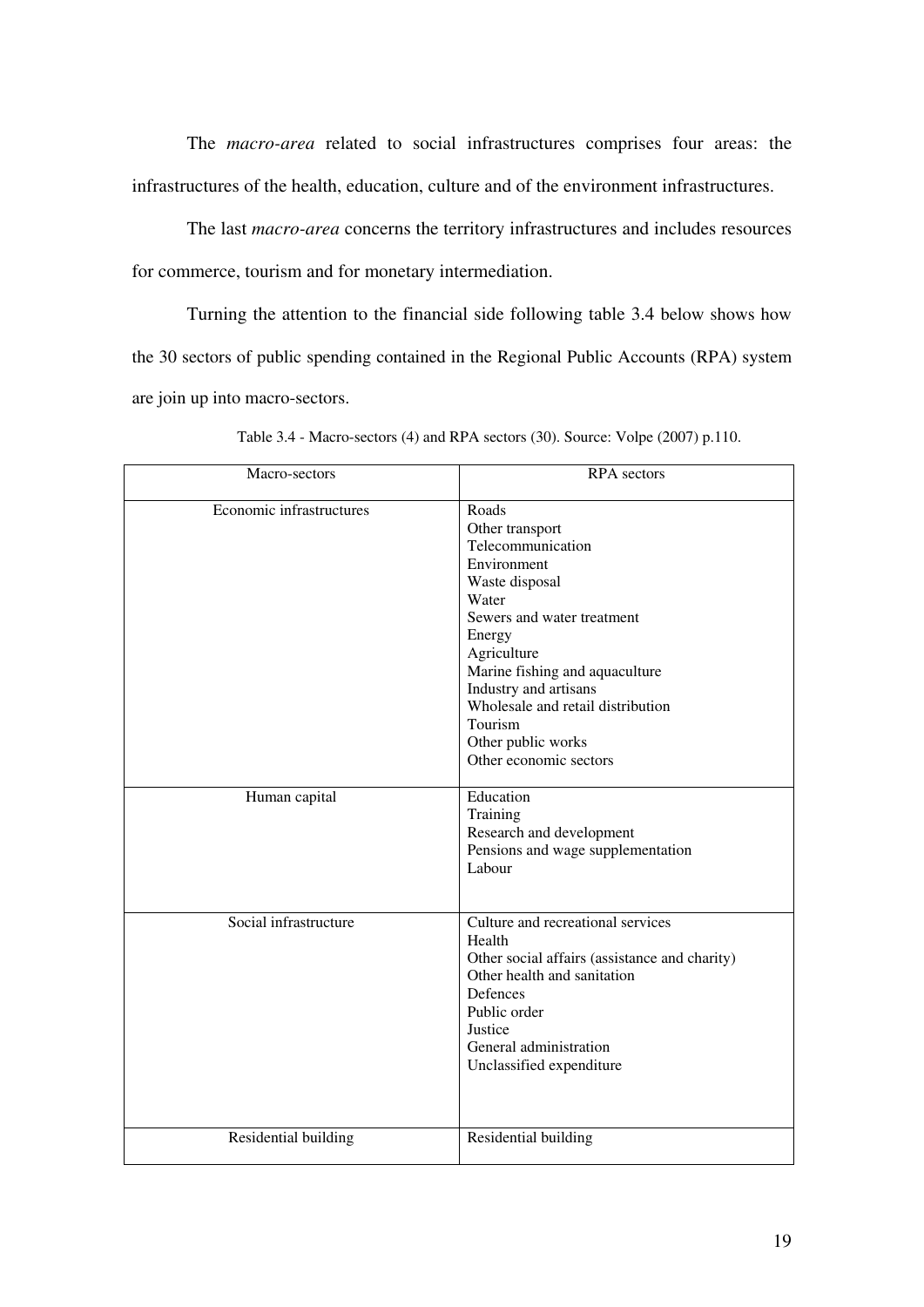A detailed description of each subcategory of table 3.3 and 3.4 goes beyond the scope of this paper, interested readers are addressed to ISTAT (2006) and to Volpe (2007) for a methodological guide to RPAs.

However, without going deeply to the question, from tables 3.3 and 3.4 can be drawn the consideration that the accountability of infrastructures has not an unique solution, that is why once presented different definition of infrastructure and presented some classification introduced in literature, next section will focus on the problem of its measurement.

#### **4 How to measure infrastructure?**

Preliminarily, note that the goal of the measurement of infrastructure is essentially twofold. First, one could be interested in calculating a *measure* of infrastructure that aims to quantify the existing infrastructure in order to insert it into the national statistical system (see table 3.3 and 3.4 with respect to two sources of the Italian national statistical system). Second, one could be interested in obtaining a measure of infrastructure with the purpose to *analyse* its effects in terms of (competitiveness and) development of a territory (Brancalente, Di Palma et al 2006).

 Certainly each *category* of infrastructure introduced in section 3 presents peculiar difficulties related to both purposes. For example, the measurement of institutional infrastructure goes deeply in the character of civic life - involving political stability, quality of government, and, social infrastructure - so that its exact "measurement" is rather ambitious. Another significant example is constituted by human capital representing a crucial factors in *endogenous growth models* and widely used despite difficulties regarding its measurement.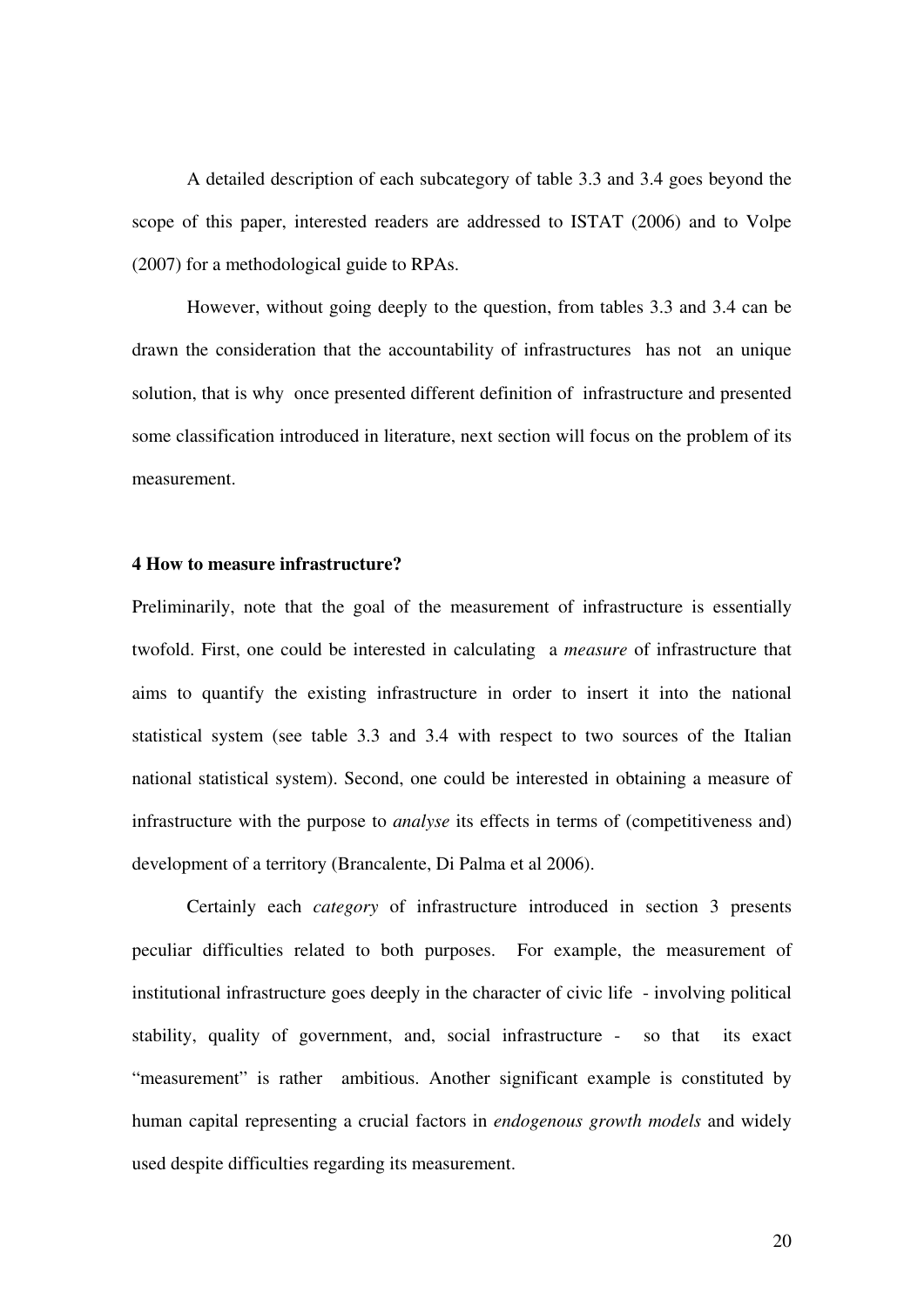At this regard it is worth noting – just to give the idea - that while Easterly and Rebelo (1993) included "two school enrolment variables […] as proxies for the initial level of human capital" (Easterly and Rebelo, 1993, p. 424), Marrocu, Paci et al. (2005), with the same purpose, use a 1996-2002 average of public spending on various categories; namely: education, training, research and development, pension and wage supplementation, and, labour.

In order to generalise across studies and categories of infrastructures could be said that in literature the problem of infrastructure quantification has received two main different solutions: the first measuring the level of infrastructure endowment in *monetary* terms, the second measuring it in *physical* terms.

Furthermore, a second sub-distinction inside both methods can be operated.

In monetary terms, infrastructure may be intended as a flow or a stock variable. In the first case, (government) spending correspond to the provision of public services that instantaneously affect the production. In the second case, instead, what government spends "today" is added to the stock of public capital and affects the future production process (Irmen and Kuehnel, 2008).

Typically, in order to calculate the stock measure of infrastructure from financial flow, researchers use the perpetual inventory method (PIM) which consists in adding up past gross investments, adjusted for depreciation. For the rationale for using gross investments see Alvaro (1999) and for computational details see appendix A.

As noted above, both method have been utilised in literature. For instance, Barro (1988) *productive* government expenditure as a flow variable and after this seminal many studies have done similarly, among others Everaert and Heylen (2004); Ghali (1998; Everaert and Heylen (2004; Belloc and Vertova (2006); Mittnik and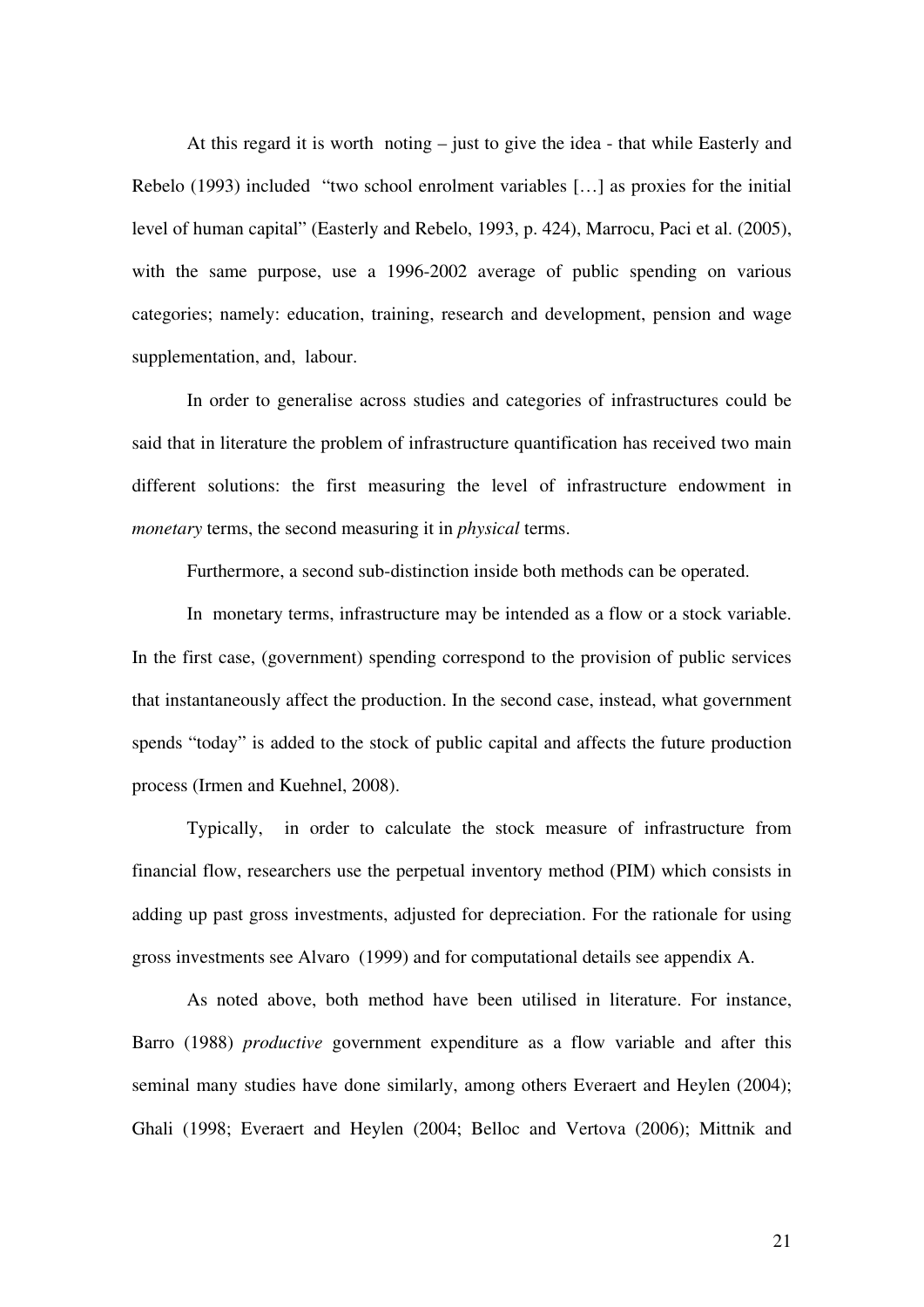Neumann (2001); Pereira (2000; Pereira (2001). Infrastructure is instead considered as stock variable, for example, in Albala-Bertrand, Mamatzakis et al. (2004); Bonaglia, La Ferrara et al. (2001); Ferrara and Marcellino (2000), and, Kamps (2006).

When infrastructure is considered in physical terms – especially with respect to material infrastructures - two variations are possible. The physical endowment can be considered simply in physical terms (e.g. kilometres of roads, electrical generating capacity, number of hospitals, etc.) or can be measured the physical endowment and then transformed in monetary terms attributing a price to each category of good, that is adopting the so-called *common inventory method* (CIM) .

As Brancalente, Di Palma et al. (2006) noted with respect to the Italian case, adopting one or the other approach leads to results that can differ greatly. Moreover, the difference between the two measures increases with the territorial detail of the analysis. In particular, comparing two studies utilising the physical approach (Di Palma and Mazziotta, 2002; Istituto Guglielmo Tagliacarne, 1998) and other two studies adopting the PIM (Montanaro, 2003; Picci, 1995) the Authors find that the strong regional northsouth disparities reported in both works regarding the physical approaches *disappear* in the works using the PIM.

From the prospective of the analysis which aims to study the infrastructure's impact on productivity this variety of methodologies – potentially leading to significantly different results one from the other- raises the opportunity to consider critically each method in order to assess its advantages and disadvantages that should considered when interpreting the results of the analysis as a whole.

First, as Romp and Haan (2007) noted, with regard to the financial side one should be aware that in "applying the […] perpetual inventory method, the researcher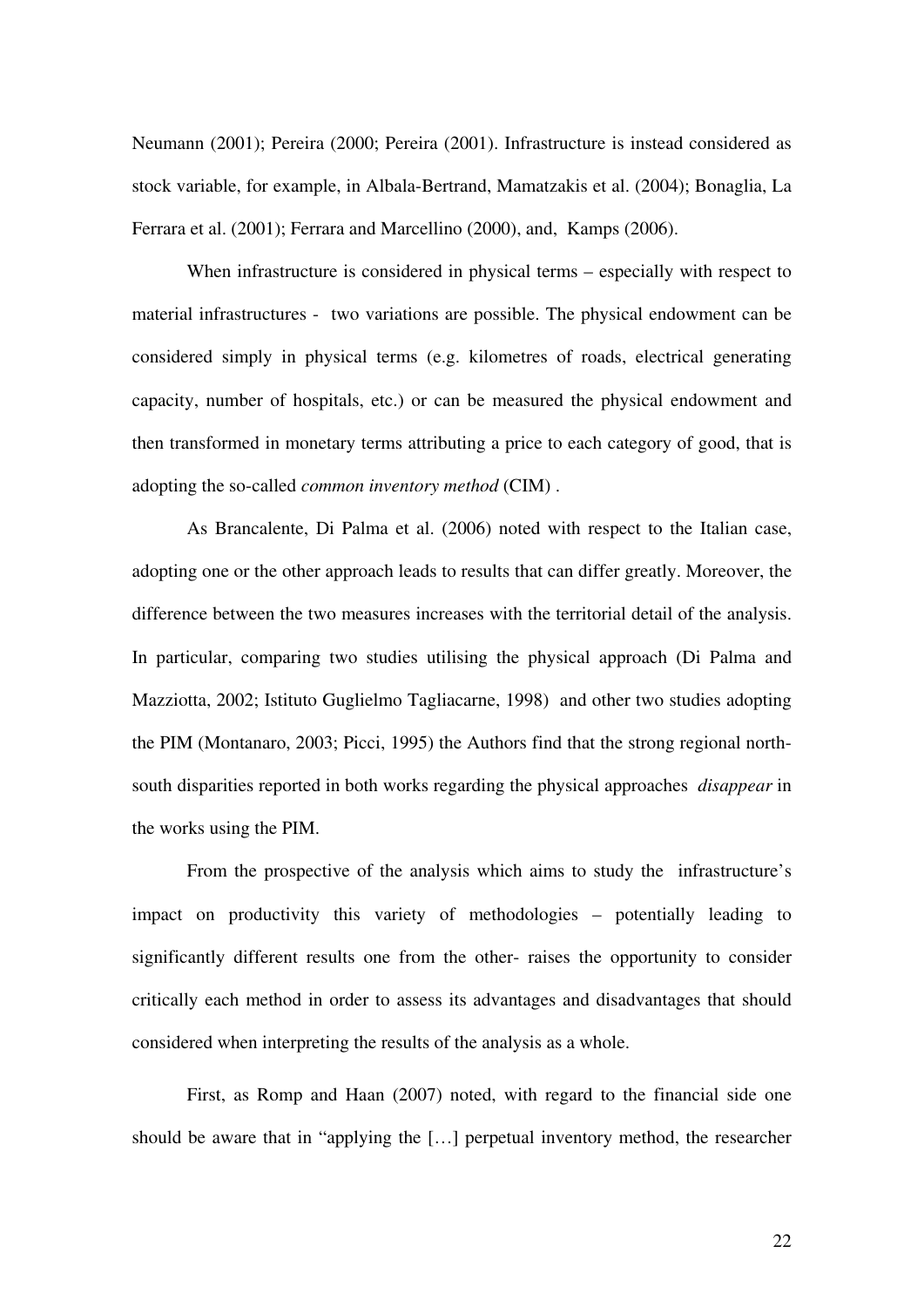has to make certain assumption about the assets' lifespan and depreciation. Furthermore, one needs an initial level of the capital stock. Especially with infrastructure these assumption are far from trivial"(Romp and Haan, 2007, p.13).

Furthermore, Brancalente, Di Palma et al. (2006) argue that the same concept of *withdrawing* is debatable when applied to (public) infrastructure. Indeed, the Authors argue that, while it is reasonable to think about *withdraw* concerning industrial machine and various equipment owned by private sector especially for those subject to rapid technical obsolescence, it is not the same in the public infrastructure case: roads, bridges, ports.

Second, Pritchett (1996) argued that due to (in)efficiency or structural reasons public stock based on investment series will tend to be overevaluated.

While Montanaro (2003) focusing on the Italian case attributes the difference between the financial and the physical side to morphology, population density and inefficiency, Golden and Picci (2005), once tested the statistic (in)significance of the first two factors, attribute the difference to *corruption* since, they argue, corruption and inefficiency are strictly (rather perfectly, as implicitly assumed in their paper) correlated.

Moreover, public investment series itself depend heavily on the definition of public sector adopted by the national account system. It is worthwhile referring once more to Romp and Haan (2007) citing the piece in which they noted that thinking about infrastructure

**"**[m]ost people probably think about roads and other infrastructure – such as electricity generating plants and water and sewage systems – when they refer to the public capital stock. However, it is important to point out here that this does not fully correspond to the concept of public sector Investment expenditure as defined in national accounts statistics, which are typically used to construct data on public capital stock. [Because] only spending by various government sectors is included. That implies that spending by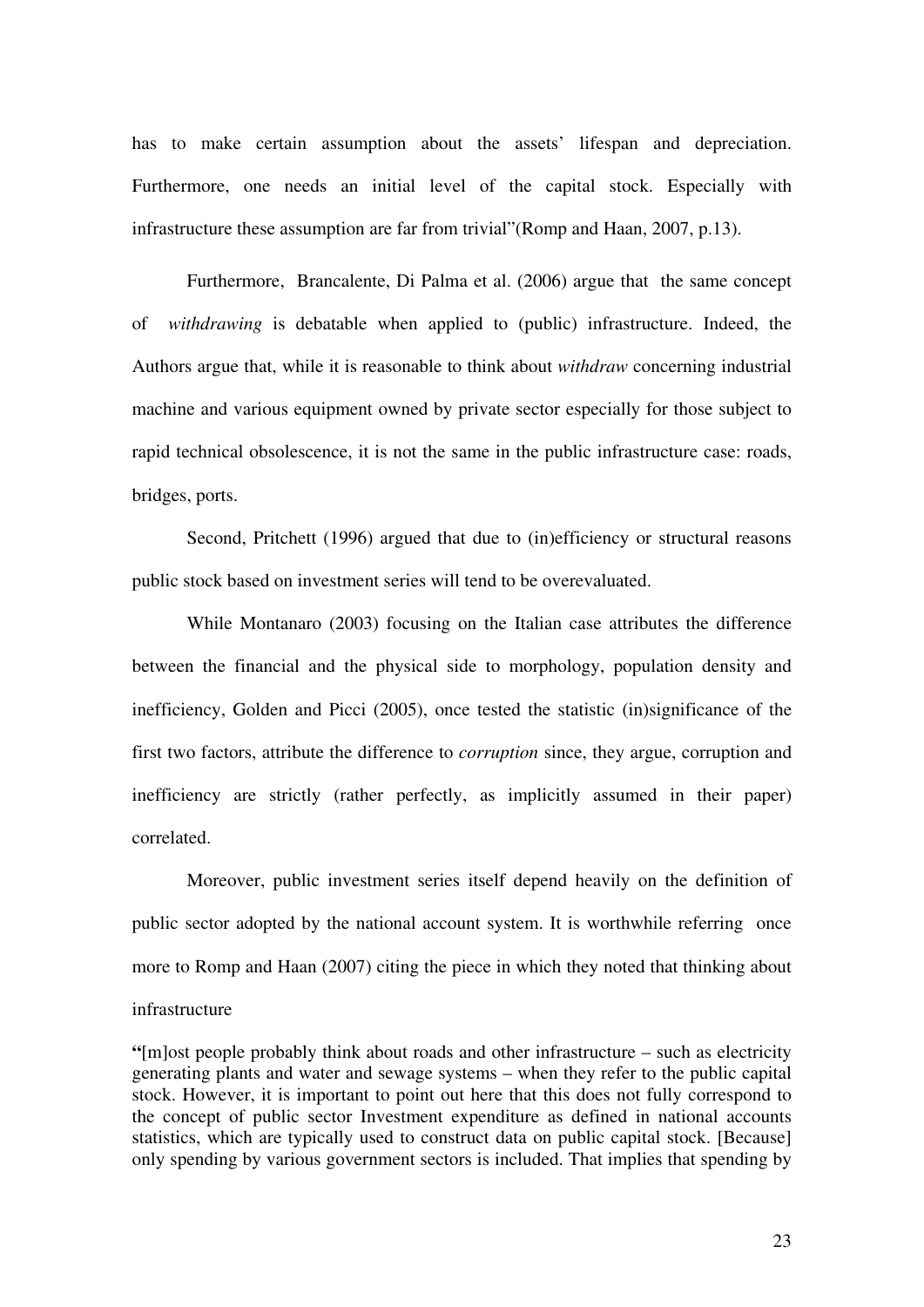the private sector (including public utility firms concerned with electricity generation, gas distribution, and water supply) is excluded."(Romp an Haan, 2007, p 13).

Third, simply adding up past investment do not take into account that the effects of public investment might depend on the level of corresponding capital stock (Kamps (2006)).

Fourth, from a network perspective PIM values have certain pitfalls: the internal composition of the stock matters, since the marginal productivity of one link depend on the capacity and configuration of all links in the network. Using measures of total stock may thus allow one to estimate the average marginal product of road, say, in the past, but these estimates may not be appropriate for considering the marginal product of additional roads today (Fernald (1999)).

Finally, on the strict computational side, PIM requires long-term time series on public investment and this type of data are not always available for all country and for all level of government. It does exists data for most OECD countries, but for many developing countries public stock infrastructure cannot be constructed.

Let now switch the attention to the physical side. In general terms can be said that this kind of measure have been employed in order to deal with the most part of problems arising from PIM, see Canning and Pedroni (1999); Sanchez-Robles (1998), and, Esfahani and Ramìres (2003).

In fact, the measures utilised – such as number of kilometres of paved roads, kilowatts of electricity generating capacity, number of telephones line and so on- have the advantage that they do not rely on the concept of public investment as employed in the national accounts and, in addition, some of the measures do not necessarily refer to (the results of) government spending.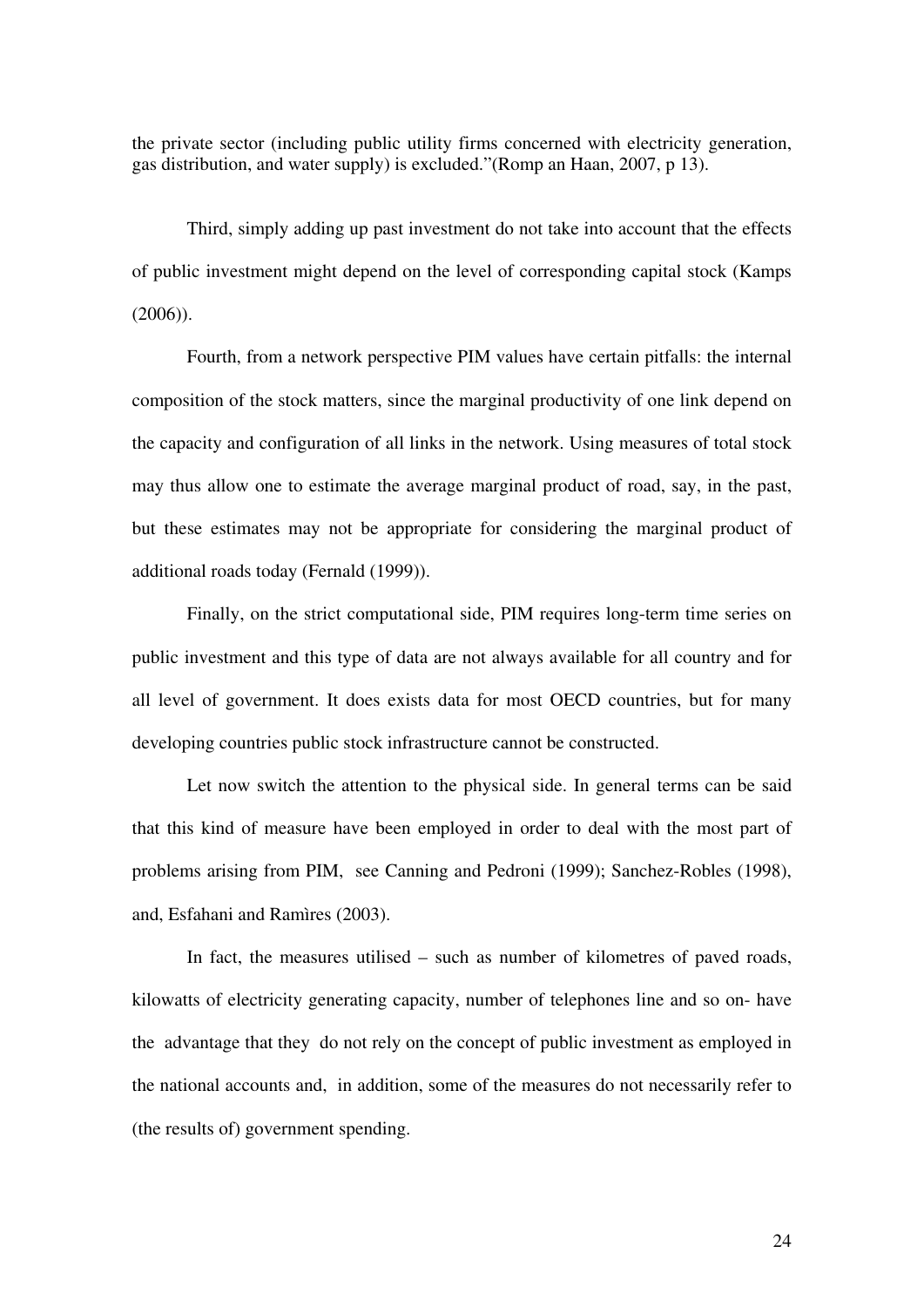However, we still need a measure strictly related to some instrument in terms of policy (first of all public spending) and, perhaps more important, simple physical measures do not correct for quality which is a crucial point in infrastructure effectiveness.

For instance, in ISTAT (2006) the indicators, let say in the area of the sanitary infrastructure, report the availability of hospitals and beds for each of the various specializations or, in the area of the educational infrastructures, the availability of scholastic buildings and classrooms without any information about the quality of such elements.

Coming back to the main distinction between monetary and physical measurement treated in this section should be noted that although the financial and the physical approach potentially produce completely different measures, the two approaches could be combined in view to draw important conclusions, for example, about the *return rate* of public expenditure, in different areas of the Country.

#### **5 Concluding Remark**

Many studies utilise the term "infrastructure" with particular respect to its economic impact.

Nonetheless, it does not exist a standard definition of the term, so that from time to time many *goods* have been labelled as infrastructure according to various classification and with different techniques of measurement making challenging any comparison between them.

This paper aimed to provide a general framework of analysis regarding infrastructure's definition and related issues of its classification and measurement.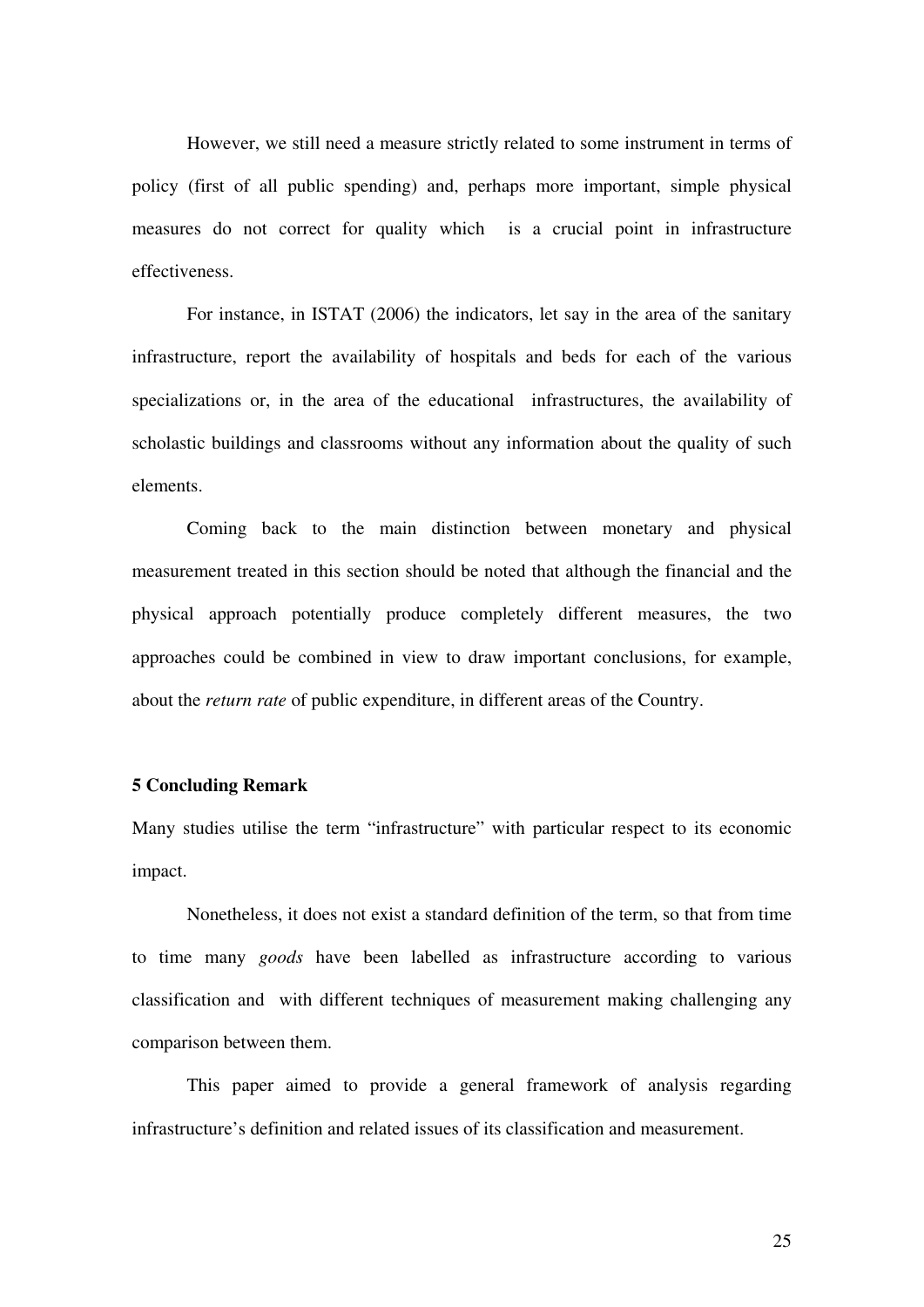In so doing, this paper makes an original contribution to already existent literature reviews on infrastructure to the extent that it represents an attempt to critically illustrating difficulties arising in answering to the question "what is infrastructure?" according to the massive literature on infrastructures.

Therefore, this work started posing the main question of infrastructure definition concluding that a precise definition is difficult to achieve because of difficulties in simultaneously achieving three main objectives. Namely, formulating a "concept" for the term infrastructure, incorporation of theoretic approaches, and, the description of empirical evidence of infrastructure provision.

Despite these difficulties general *attributes* and *functions* of infrastructures – essentially being a capital public good with the function of rendering possible the opening and development of the economic agents' activities - are illustrated in section 2.

Once introduced the issue of infrastructure definition a review of different infrastructure classification is presented, showing that, generally, various category of infrastructures are overlapping. This fact could be read as an additional source of ambiguity, given that referring to the same good, scholars could refer their analysis to different infrastructures categories.

Translated in terms of policy this evidence is not irrelevant. Indeed, since often measures instead of being good-based are sector-based attributing result to one or the other category could result in a different policy measure.

The problem of infrastructure measurement, considered in the final part of this article, is often an underlying issue of studies developed in this field.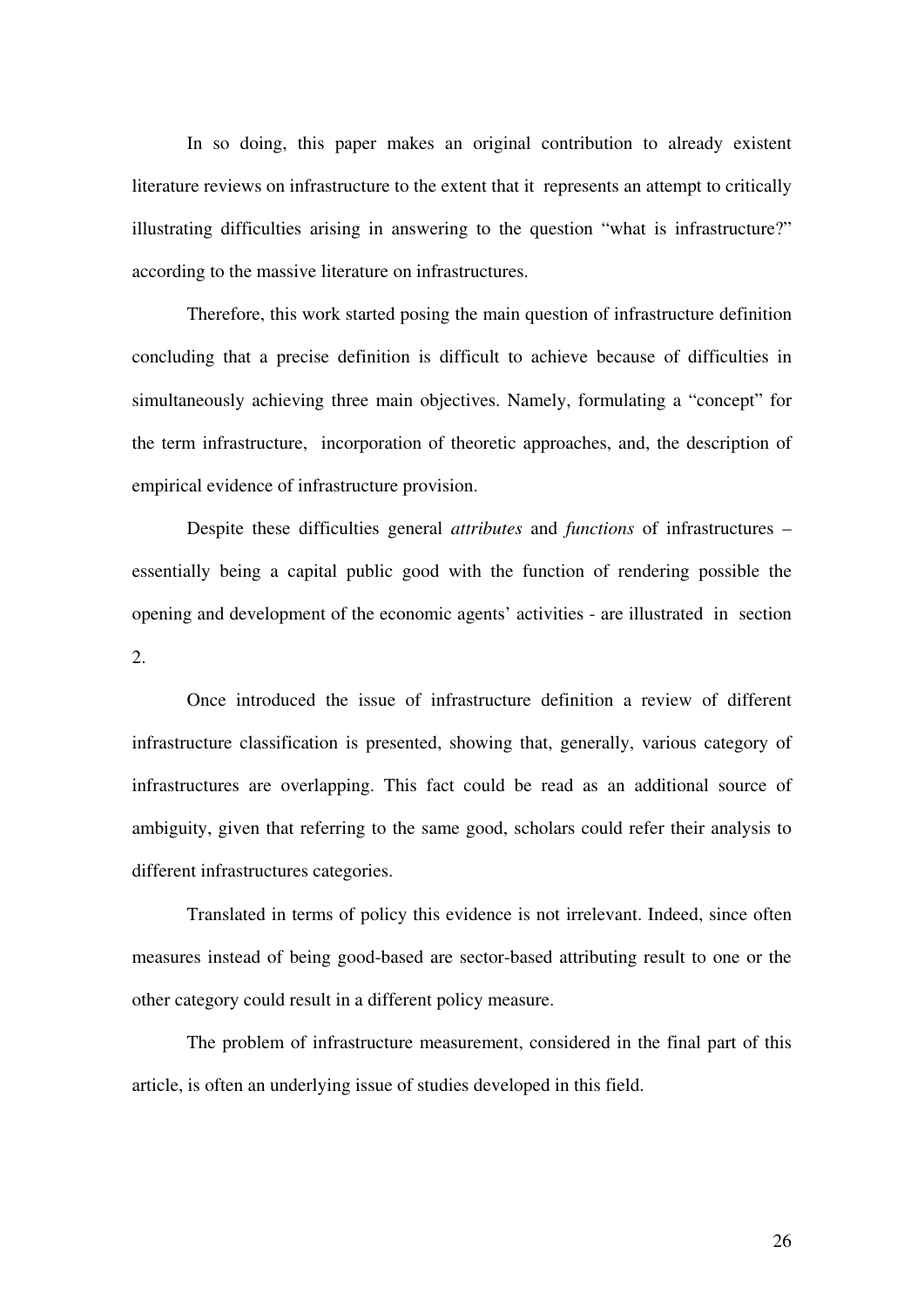However, each of the four different approaches to infrastructure measurement (financial-flow, financial-stock, physical, and common inventory method) is potentially leading to different values, and in turn, to different results.

While both the problem of infrastructure definition and classification could not have a unique solution given that the "best" solution depends on authors' preference and purposes, regarding the problem of measurement Brancalente, Di Palma et al. (2006) argued that for (national) accountability purposes the *preferable* approach is the monetary one, given that the whole framework is characterised by monetary values. By contrast, aiming to study the impact of infrastructure – by means of one of the approaches mentioned in section  $1 - a$  physical-based measure should rend one more confident about results achieved to the extent that such a measure is able to better represent the *real* infrastructure endowment of the economic system from time to time considered, regardless of corruption-efficiency considerations.

Nevertheless, concluding on this argument, should be noted that even if the two main approaches – monetary and physical – are, in general, "neither convergent nor compatible" (Brancalente, Di Palma et al., 2006, p.265), the possibility to use them in a complementary way, as in Montanaro (2003) and Golden and Picci (2005) with respect to the Italian case, is not precluded.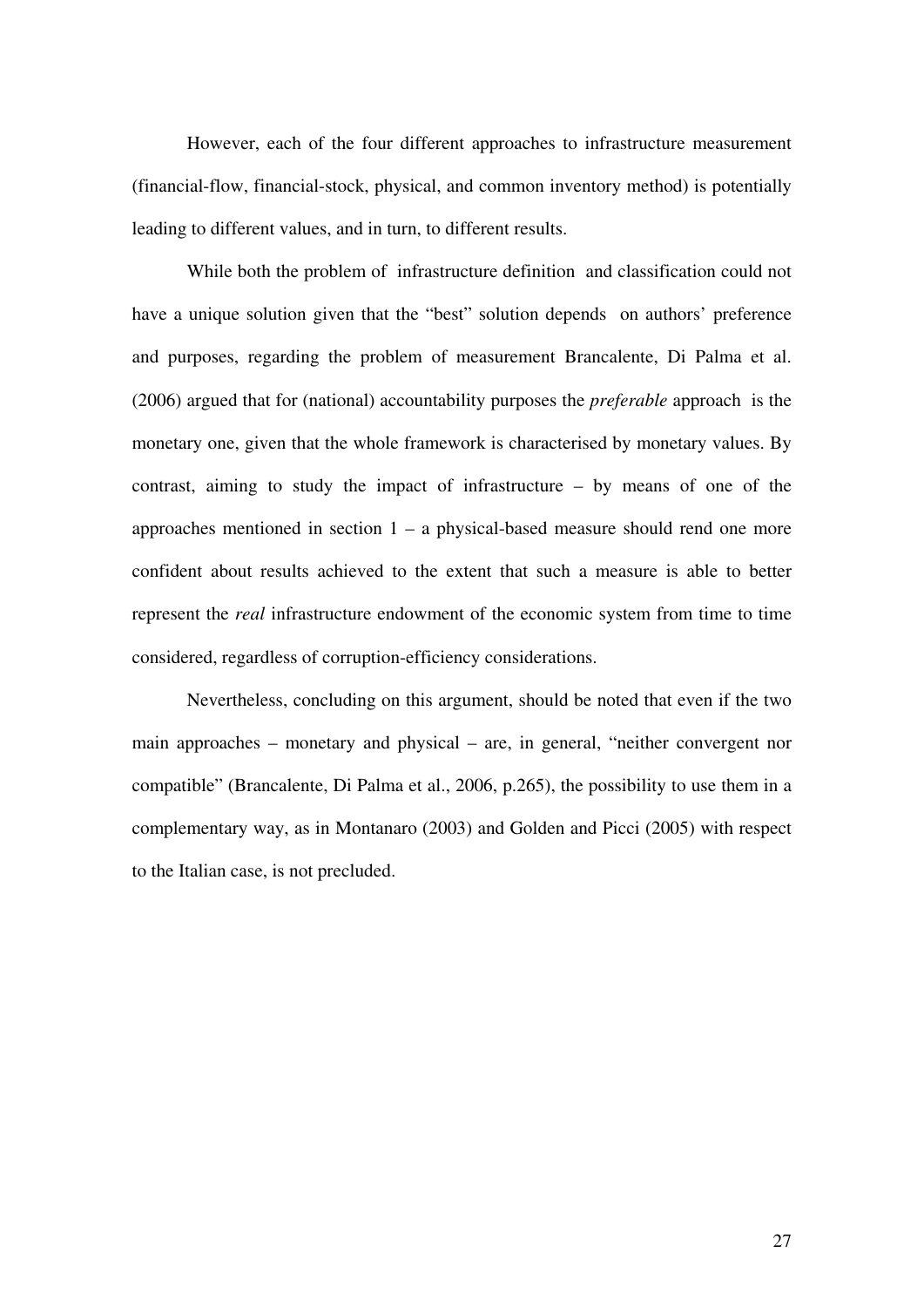#### **References**

- Albala-Bertrand, J. M., E. C. Mamatzakis, et al. (2004). "The Impact of Public Infrastructure on the Productivity of the Chilean Economy." Review of Development Economics 8: 266-278.
- Alvaro, G., Ed. (1999). Contabilità nazionale e statistica economica. Bari, Cacucci.
- Aschauer, D. A. (1989). "Is Public Expenditure Productive?" Journal of Monetary Economics 23: 177-200.
- Azariadis, C. and A. Drazen (1990). "Threshold externalities in economic development." Quarterly Journal of Economics 105: 501-526.
- Barro, R. J. (1988). "Government Spending In A Simple Model Of Endogenous Growth." National Bureau Of Economic Research Working Paper No. 2588.
- Barro, R. J. (1999). "Inequality, Growth and Investment " National Bureau Of Economic Research Working Paper N. 7038.
- Becker, G., K. Murphy, et al. (1990). "Human capital, fertility, and economic growth." Journal of Political Economy 98: S12-S37.
- Belloc, M. and P. Vertova (2006). "Public Investment and Economic Performance in Highly Indebted Poor Countries: An Empirical Assessment. ." International Review of Applied Economics 20 151-170
- Biehl, D. (1986). The Contribution of Infrastructure to Regional Development. Office for Official Publications of the European Communities. Luxembourg.
- Biehl, D. (1991). The Role of Infrastructure in Regional Development. in Infrastructure and Regional Development R.W.Vickerman. London, Pion.
- Blackburn, K., N. Bose, et al. (2005). "Public Expenditures, Bureaucratic Corruption and Economic Development." The Univesity of Manchester Economics Discussion Paper No.0530.
- Bonaglia, F., E. La Ferrara, et al. (2001). " Public Capital and Economic Performance: Evidence from Italy." IGIER Working Paper No. 163.
- Brancalente, B., M. Di Palma, et al. (2006). Investimenti, Capitale Pubblico e Dotazione Fisica di Infrastrutture nelle Regioni Italiane Federalismo, equità, sviluppo. I risultati delle politiche pubbliche analizzati e misurati dai conti pubblici territoriali. F. Barca, F. Cappiello, L. Ravoni and M. Volpe. Bologna, Il Mulino.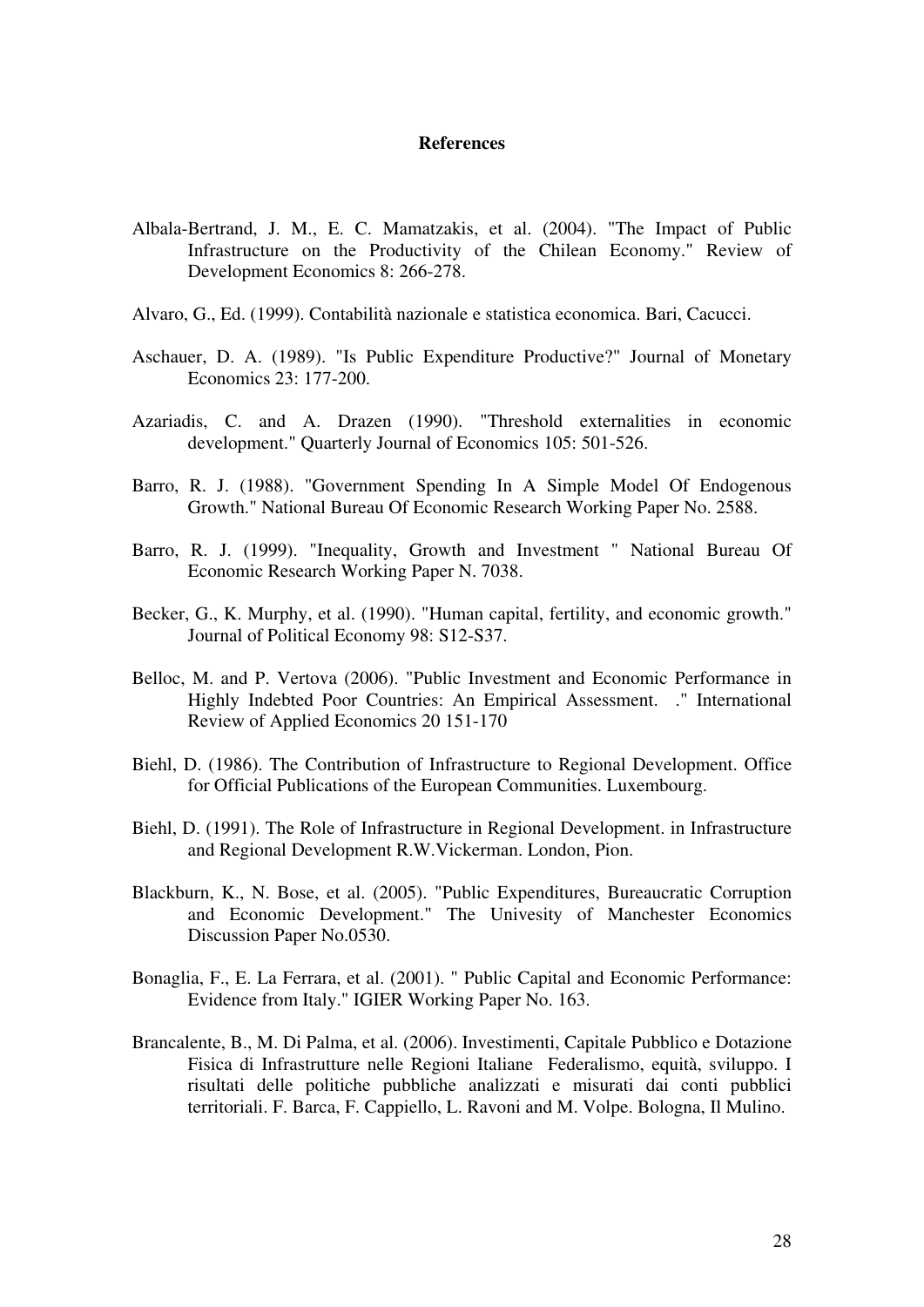- Buhr, W. (2003). "What is Infrastructure? ." Department of Economics, School of Economic Disciplines, University of Siegen. Siegen Discussion Paper No. 107- 03.
- Canning, D. and E. Bennathan (2000). "The Social Rate of Return on Infrastructure Investments." World Bank Working Paper No. 2390.
- Canning, D. and P. Pedroni (1999). " Infrastructure and Long Run Economic Growth." Mimeo.
- Cartier-Bresson, J. (1997). "Corruption Networks, Transation Security and Illegal Social Exchange." Political Studies 45: 463-476.
- Cohen, J. P. and C. J. Morrison Paul (2004). "Public Infrastructure Investment, Interstate Spatial Spillovers, and Manufacturing Costs." Review of Economics and Statistics 86: 551-560.
- Crihfield, J. and M. Panggabean (1995). "Is public infrastructure productive? A metropolitan perspective using new capital stock estimates." Regional Science and Urban Economics 25: 607-630.
- David, P. and J. Lopez (2001). "Knowledge, capabilities and human capital formation in economic growth." NZ Treasury Working Paper, Wellington 01/13.
- Demetriades, P. O. and T. P. Mamuneas (2000). "Intertemporal Output and Employment Effects of Public Infrastructure Capital: Evidence from 12 OECD Economies." Economic Journal 110: 687-712.
- Di Palma, M., C. Mazziotta, et al., Eds. (1998). Infrastrutture e sviluppo. Primi risultati: indicatori quantitativi a confronto (1987-95). Quaderni sul Mezzogiorno e le politiche territoriali. Roma, Confindustria.
- Easterly, W. and S. Rebelo (1993). "Fiscal policy and economic growth An empirical investigation." Journal of Monetary Economics 32: 417-458.
- Ecoter (1999). Analysis of the infrastructure endowment in main European countries. Unpublished document. Rome.
- Esfahani, H. and M. T. Ramìres (2003). "Institutions, Infrastructure and Economic Growth." Journal of Development Economics 70: 443-477.
- Estache, A. (2006). "Infrastructure. A Survey of Recent and Upcoming Issues." World Bank. Mimeo.
- Evans, P. and G. Karras (1994). "Is government capital productive? Evidence from a panel of seven countries " Journal of Macroeconomics 16(2): 271-279.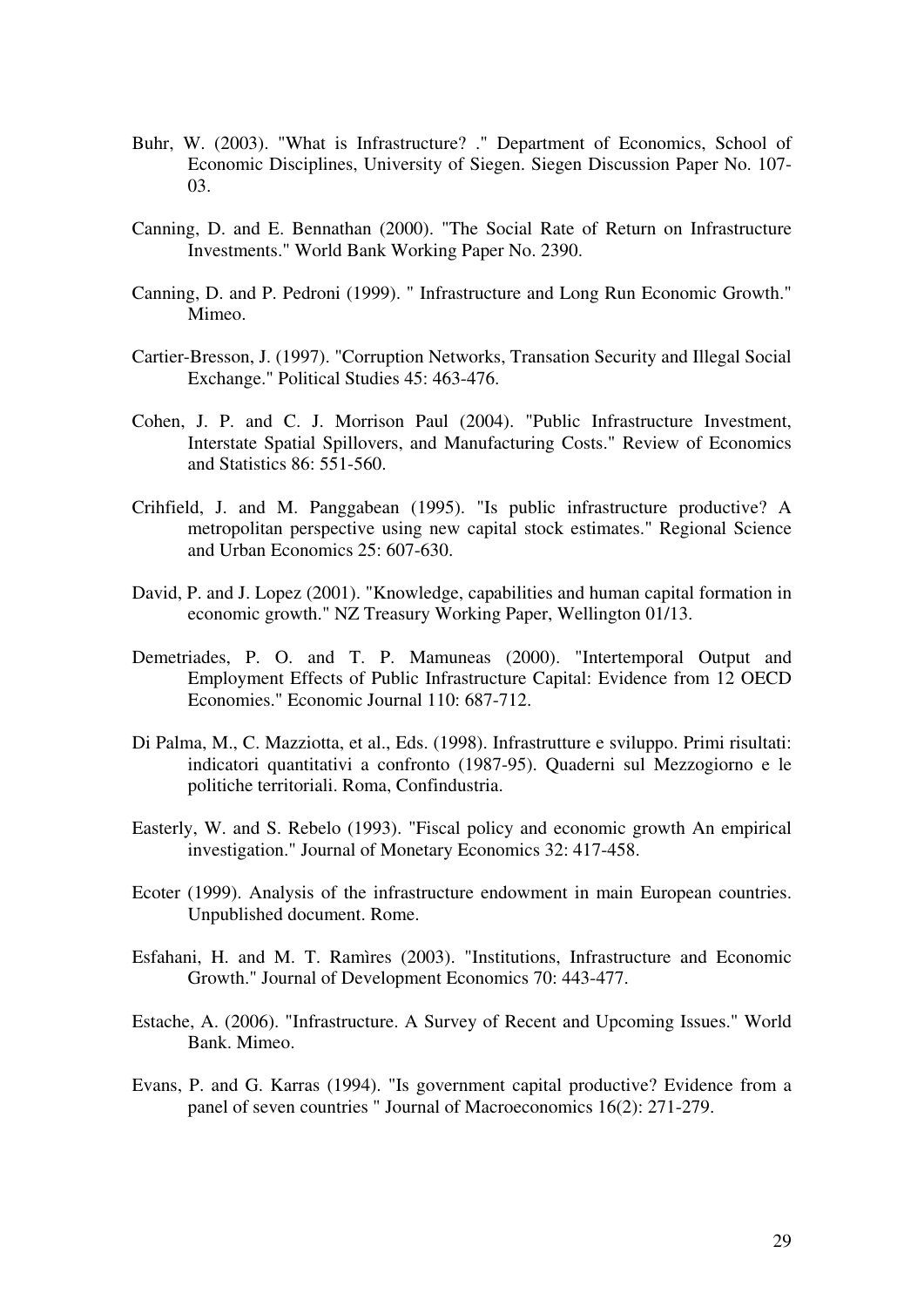- Everaert, G. and F. Heylen (2004). "Public Capital and Long-Term Labour Market Performance in Belgium." Journal of Policy Modelling 26: 95-112.
- Fernald, J. (1999). "Assessing the Link between Public Capital and Productivity." American Economic Review 89: 619-638.
- Ferrara, E. L. and M. Marcellino (2000). "TFP, Costs, and Public Infrastructure: An Equivocal Relationship." IGIER Working Paper No. 176.
- Ghali, K. H. (1998). " Public Investment and Private Capital Formation in a Vector Error-Correction Model of Growth " Applied Economics 30: 837-844.
- Golden, M. A. and L. Picci (2005). "Proposal for a New Measure of Corruption Illustrated with Italian Data." Economics & Politics 17(1): 38.
- Goldsmith, R. W. (1953). "A perpetual inventory of national wealth." National Bureau of Economic Research 14.
- Gramlich, E. M. (1994). "Infrastructure Investment: A Review Essay " Journal of Economic Literature XXXIII: 1176-1196.
- Hansen, N. M. (1965). "The structure and determinants of local public investment expenditures." Review of economics and statistics 2: 150-162.
- Infrastructure Canada (2007). Infrastructure and Productivity: A Literature Review. Transport Infrastructure and Communities Portfolio, Government of Canada. Research and Analysis Division Infrastructure.
- rmen, A. and J. Kuehnel (2008). Productive Government Expenditure and Economic Growth. CESifo. Working paper No. 2314.
- ISTAT (2006). Le Infrastrutture in Italia. Un'analisi della dotazione e della funzionalità. Rome.
- Jochimsen, R., Ed. (1966). Theorie der Infrastruktur: Grundlagen der marktwirtschaftlichen Entwicklung. Tübingen, J.C.B. Mohr
- Kamps, C. (2006). " New Estimates of Government Net Capital Stocks for 22 OECD Countries 1960-2001." IMF Staff Papers 53: 120-150.
- Karadag, M., A. Ozlem Onder, et al. (2005). "Growth of Factor Productivity in the Turkish Manufacturing Industry at Provincial Level." Regional Studies 39,(2): 213-223.
- Kemmerling, A. and A. Stephan (2002). "The Contribution of Local Public Infrastructure to Private Productivity and its Political Economy: Evidence from a Panel of Large German Cities." Public Choice 113(34): 403-424.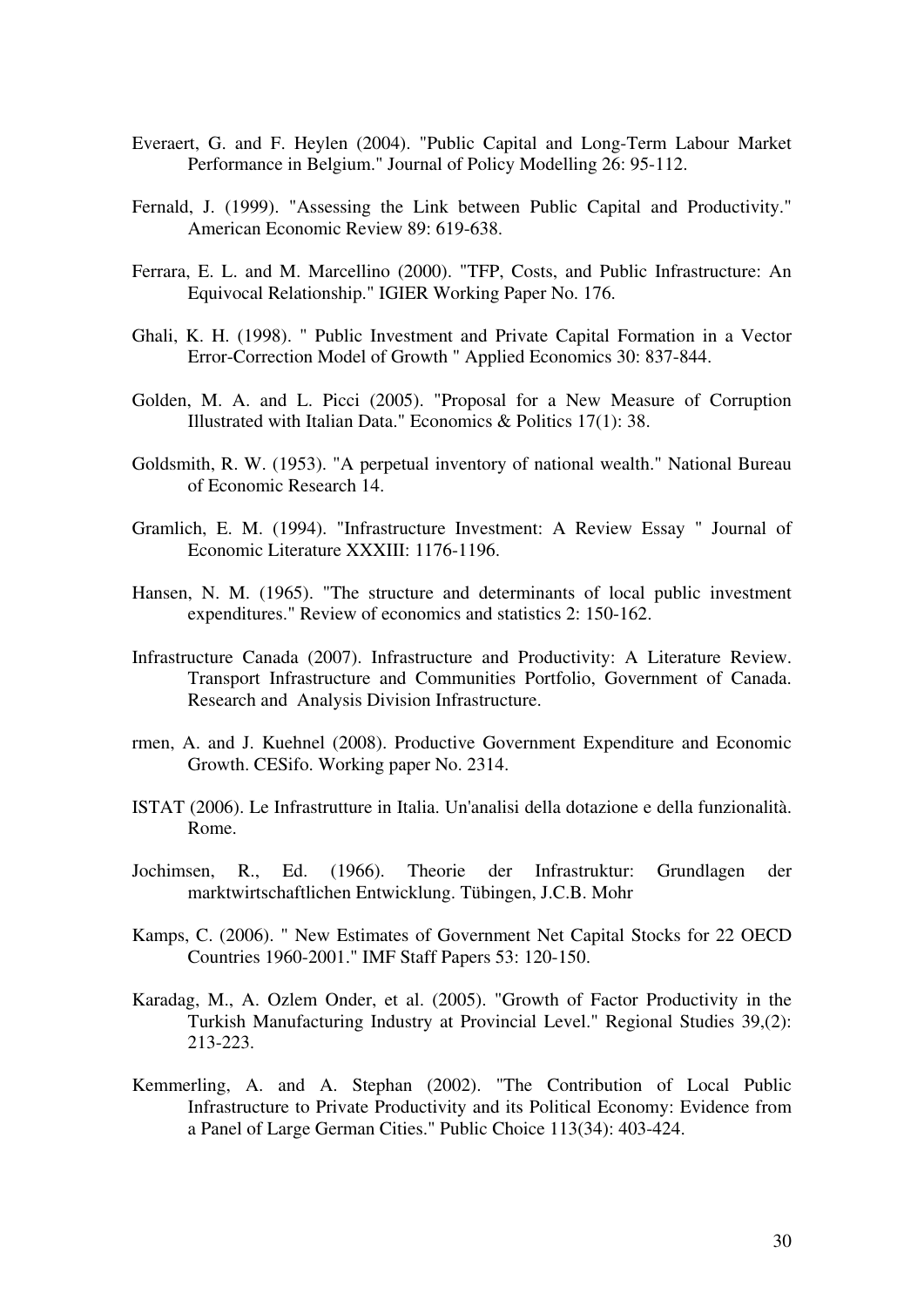- Krueger, A. (1997). "Experimental estimates of education production functions." NBER, Working Papers 6051, Massachusetts, June.
- List, F., Ed. (1841). Das nationale System der politischen Ökonomie. Stuttgart, Cotta Verlag.
- Looney, R. and P. Frederiksen (1981). "The Regional Impact of Infrastructure Investment in Mexico." Regional Studies 15(4): 285-296.
- Lucas, R. (1988). "On the mechanics of economic development." Journal of Monetary Economics 22: 3-42.
- Malinowski, B., Ed. (1944). A Scientific Theory of Culture and Other Essays. Chapel Hill, N.C., The University of North Carolina Press.
- Marrocu, E., R. Paci, et al. (2005). "Glie effetti del capitale pubblico sulla produttività delle regioni italiane " CRENoS Working Paper
- Mastromarco, C. and U. Woitek (2004). "Public Infrastructure investment and efficiency in Italian Regions." www.cide.info/conf/papers/1161.pdf.
- Mittnik, S. and T. Neumann (2001). "Dynamic Effects of Public Investment: Vector Autoregressive Evidence from Six Industrialized Countries." Empirical Economics 26: 429-446.
- Montanaro, P. (2003). "Lo stock di capitale pubblico: una stima per regione e per tipologia di bene." Rivista economica del Mezzogiorno 3.

Musgrave, R. A., Ed. (1959). The Theory of Public Finance. New York, McGraw-Hill.

- OECD (1993). "Methods Used by OECD Countries to Measure Stocks of Fixed Capital" OECD.
- Pereira, A. M. (2000). " Is All Public Capital Created Equal?" Review of Economics and Statistics 82: 513-518.
- Pereira, A. M. (2001). "On the Effects of Public Investment on Private Investment: What Crowds In What?" Public Finance Review 29: 3-25.
- Pritchett, L., Ed. (1996). Mind your P's and Q's: the cost of public investment is not the value of public capital. Policy Reseach Working Paper No. 1660. Washington, DC, World Bank.
- Puig-Junoy, J. (2001). "Technical Inefficiency and Public Capital in U.S. States: A Stochastic Frontier Approach." Journal of Regional Science 41(1): 75-96.
- Putnam, R. D., Ed. (1993). Making Democracy Work. Civic Tradictions in Modern Italy Princenton Princenton University Press.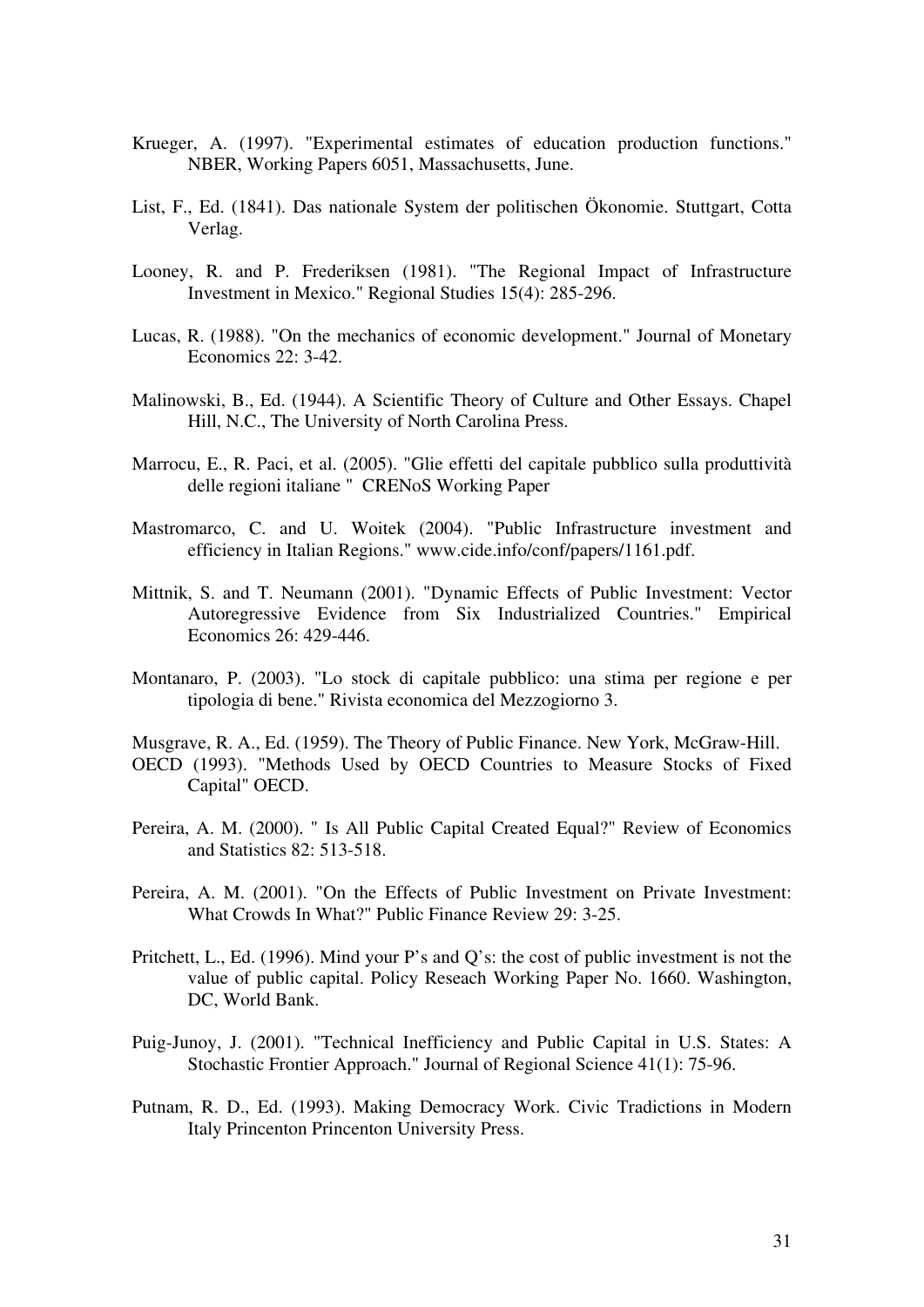- Romp, W. and J. Haan (2007). "Public Capital and Economic Growth: A Critical Survey " Perspektiven der Wirtschaftspolitik 8(Special Issue): 6-52.
- Sanchez-Robles, B. (1998). "Infrastructure Investment and Growth: Some Empirical Evidence." Contemporary Economic Policy 16: 98-108.
- Servizio Progetti Studi e Statistiche (2007). Quaderno Strutturale Territoriale. Principali indicatori della spesa pubblica in conto capitale
- Annuale. Ministero dello Sviluppo Economico. Dipartimento per le Politiche di Sviluppo e di Coesione. Rome. Anno V. November.
- Stephan, A. (2002). "Regional Infrastructure Policy and its Impact on Productivity: A Comparison of Germany and France." Wissenschaftszentrum Berlin, CIC Research Unit Working Paper.
- Stroombergen, A., D. Rose, et al. (2002). "Review of the Statistical Measurement of Human Capital." Statistics New Zealand.
- Sturm, J.-E., J. Jacobs, et al. (1995). "Productivity impacts of infrastructure investment in the Netherlands 1853-1913." University of Groningen. Research Institute SOM (Systems, Organisations and Management) Research Report 95D3.
- Sturm, J.-E., G. H. Kuper, et al. (1996). "Modelling government investment and economic growth on a macro level: a review." CCSO Series No. 29.
- Tinbergen (1962). Shaping the World Economy, Suggestions for an International Economic Policy. New York, The Twentieth Century Fund.
- Volpe, M. (2007). Guida ai Conti Pubblici Territoriali-Aspetti Metodologici e operativi per la costruzione di conti consolidati di finanza pubblica a livello regionale, Ministero Dello Sviluppo Economico - Dipartimento per le Politiche di Sviluppo e di Coesione- Unità di Valutazione degli Investimenti Pubblici
- Youngson, A. J., Ed. (1967). Overhead Capital, A Study in Development Economics. Edinburgh, Edinburgh University Press.
- Zegeye, A. A. (2000). "U.S. Public Infrastructure and its contribution to private sector productivity. ." U.S. Department of Labor Bureau of Labor Statistics(June.).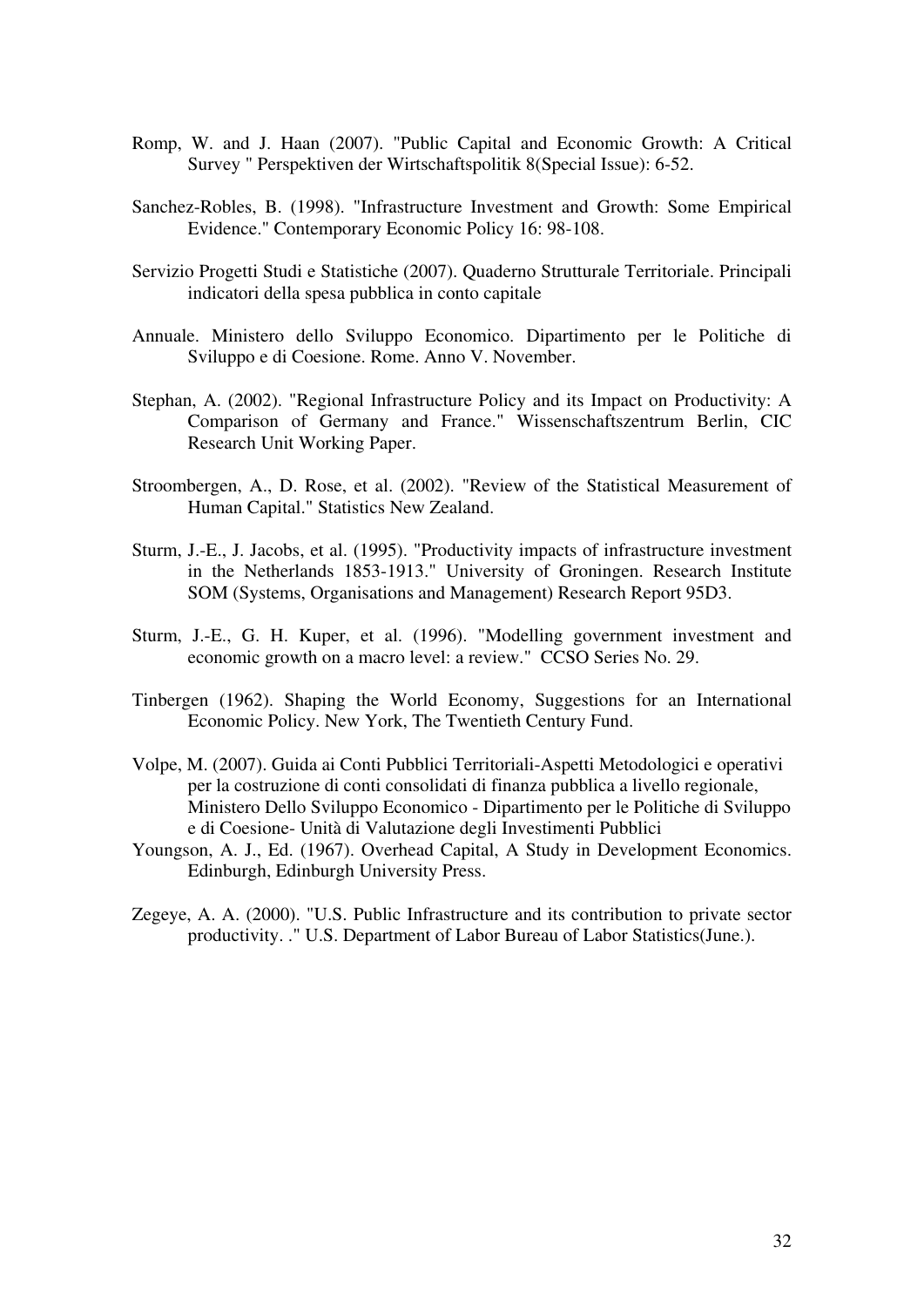#### **APPENDIX A**

#### **The Permanent Inventory Method: theoretical and methodological aspects**

The Permanent Inventory Method (PIM) is the technique used in order to achieve a stock measure of infrastructure installed starting from the flow of financial investment. This is the most common way that statistical agencies measure public capital stock. Essentially, it involves adding up past capital formation in constant prices while deducting the value of assets as they reach the end of their service life.

The idea underlying PIM is that the consistence of capital stock for the good at a given year  $(K<sub>t</sub>)$  depends on what was spent during the previous *L* years with a cumulative process in which the expenditure of each year is added to the previous one. Where *L* is the *g* good's average live. A complete review on this method is available on Goldsmith (1953).

PIM requires an evaluation of the consistence of the stock in one basic year, that can be achieved cumulating the series of the fixed gross investments along the period corresponding to the good's average life.

If we hypothesize a *simultaneous exit* (i.e. a capital created in a certain year is withdrawn *in bulk* at the end of its economic life), then the gross capital stock at a given year (*t*) can be expressed according to the following equation

$$
K_t = \sum_{i=0}^{L-1} I_{t-i} \qquad (A.1)
$$

where  $I_t$  is the fixed gross investment in the  $t$  year. An alternative method is represented by a gradual exit in which capital created in a certain year is withdrawn gradually during the time of its economic life.

Once obtained the benchmark for a certain year, the stock during the following years is simply given by the equation

$$
K_{t+1} = K_t + I_{t+1} - I_{t-(L-1)} \tag{A.2}
$$

Thus, in words, first I find the consistence to the beginning of the period using the equation (1), subsequently using the equation (2) I add the new investments and I subtract the value of the good(s) that have exhausted to the time  $t$  their life of  $L$  years (that is why it is used the sub-index  $t - (L-1)$ ). For a more elaborate formulation see OECD (1993).